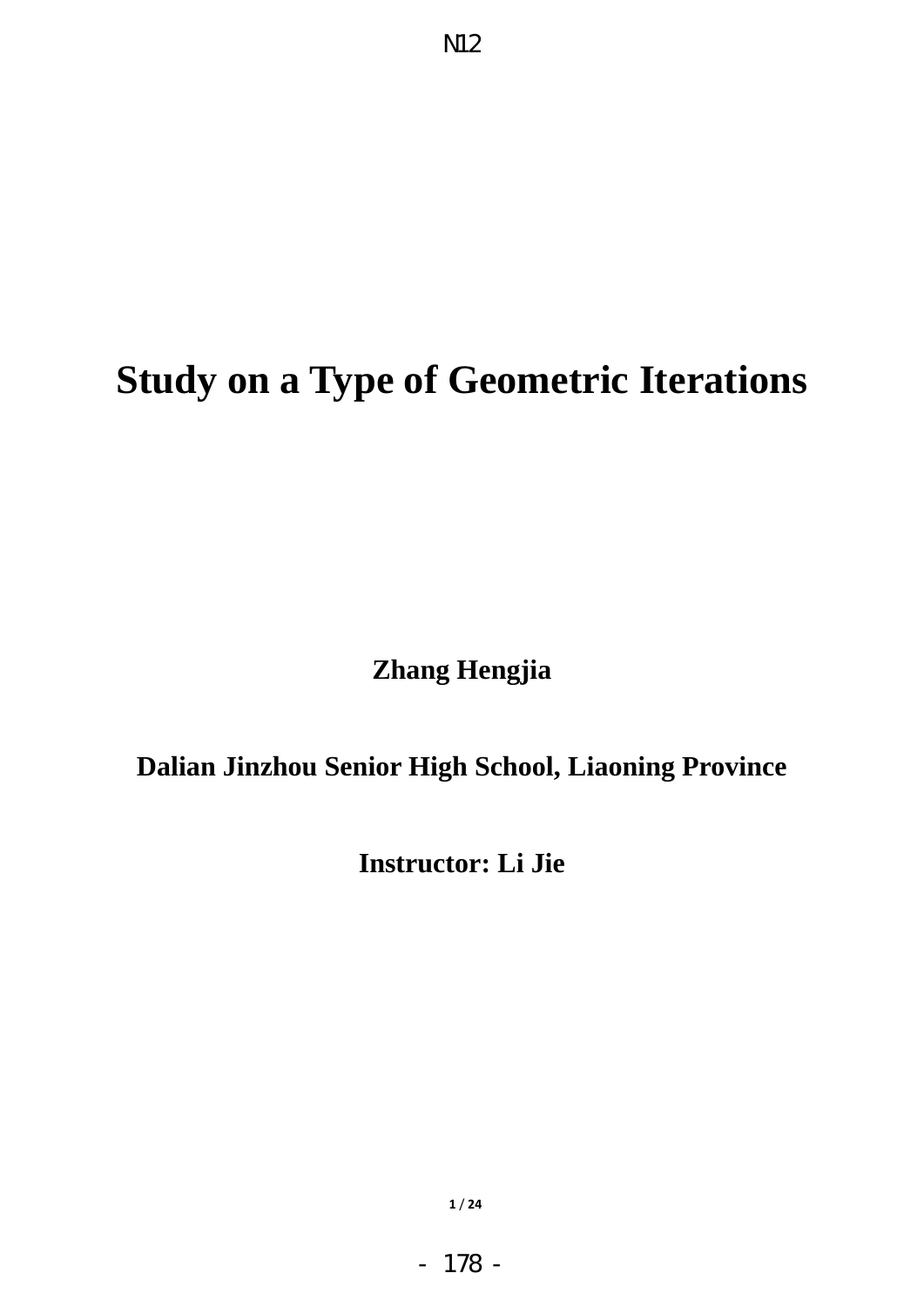## **Abstract**

Iteration is one of the long historic puzzles in Geometry, and the iteration in triangle is the fundamental question to be solved. In this work, some iterative questions which have not been studied before were proposed and explored. Firstly, applying coordinate method, the positions of the limiting points were successfully obtained, which facilitate solving the questions. The questions then further extended to two aspects for further study: 1) Extension of the medians to vertical lines, and arbitrary bisector lines. 2) Extension of the triangle to polygons. During the process of the study, coordinate method and vector method with its linear iterative principle are proposed to solve the iteration problems. It was found that both coordinate and vector methods can reach good results. It was found that the key to solve the iteration problems by coordinate method is to find the iteration points via recursive formula, while it is crucial to directly find out the positions of the iterative limitation points based on the rules of no change on the linear combination. The coordinate method is a kind of pervasive method but with complicated calculations, while the vector method is simple but rather limited to only some special cases. Furthermore, the properties of the interesting spiral lines, which were obtained by grouping the iteration points, were also subject to investigation.

**Key words:** iteration, coordinate method, vector method, triangle, polygon

**2** / **24**

- 179 -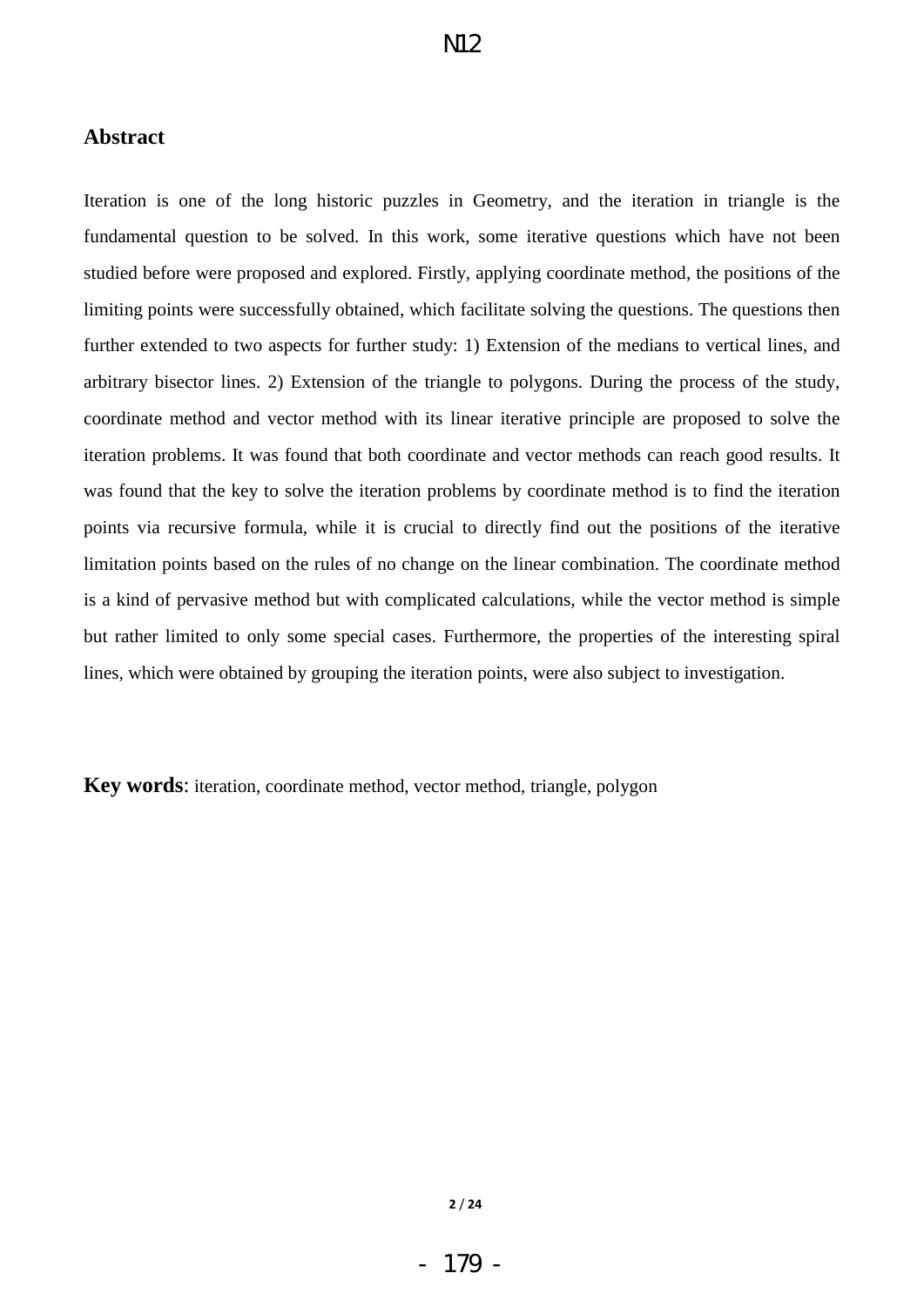## **Introduction**

Iteration is one of the long historical puzzles in Geometry, and the iteration in triangle serves as the most fundamental questions. Iteration is a process that repeating same or similar things with the aim of approaching a desired goal, target or result. Each repetition of the process is also called iteration and the result of one iteration is used as the starting point for the next iteration. [1] Combination of Geometry and Algebra calculations is usually required to solve the iteration problems. Study on the iteration of the triangle itself is quite common [2], but iteration study on some particular elements of the triangle is rare.

In this work, preliminary work has been performed on the iteration of the elements in triangle and polygons. Firstly, starting from the question on the iteration of the medians in triangle, the position of the limiting points was obtained by coordinate method. The special characters of these limiting points have been investigated. The questions then further extended to two aspects for further study: 1) extension of the median to vertical lines and arbitrary bisector lines, and 2) extension of the triangle to polygons. It was found that both coordinate and vector methods can well resolve the problems. The key to solve the iteration problems by coordinate method is to find the iteration points via recursive formula followed by getting the position of the iterative limiting points by taking the limit of the coordinate data. And based on the rules of no change on the linear combination, the key to solve the iteration problem by vector method is to directly find out the positions of the iterative limitation points by undetermined coefficient method. The coordinate method is a kind of pervasive method but with complicated calculations. The more edges of the target geometry, the more complicated the calculation is. The vector method is simple but it is rather limited to some special cases, because a prerequisite of linear relationship is required for calculation.

Furthermore, in the study of the iteration of the equal lines in triangle, it was found that the area of the triangle could be divided into the parts with the same ratio by a group of spiral lines obtained by grouping the iteration points. In the study of the iteration problems in polygons, superposition of the gravity centers between each iterative limiting point and the polygons was found.

**3** / **24**

- 180 -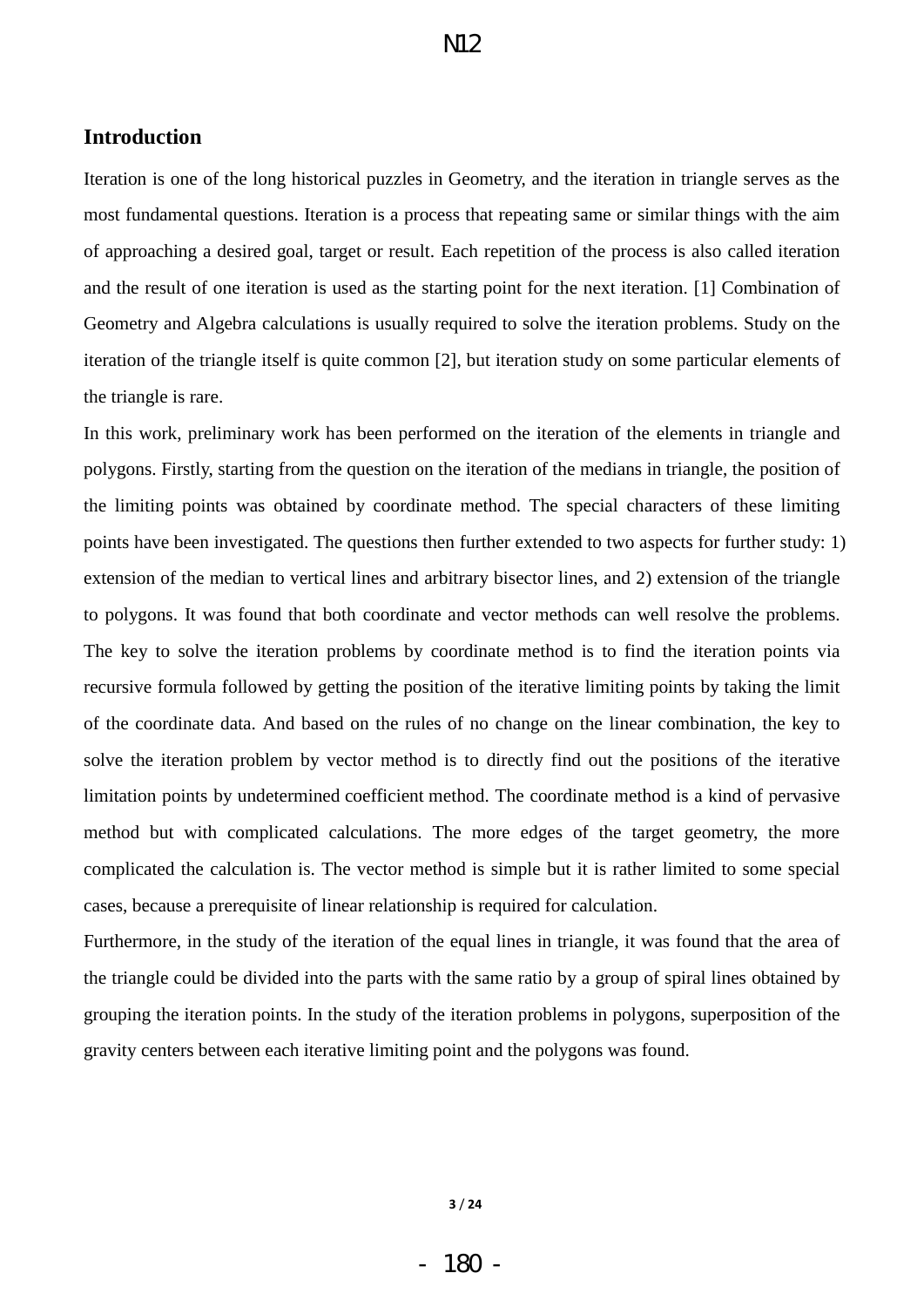## **1. Iterations of the medians in triangle**

**Problem 1:** Passing a vertex point A to make the median  $AD_1$  of  $\triangle ABC$ ; then passing point  $D_1$  make the  $D_1D_2$  median of  $\triangle ACD_1$ ; passing  $D_2$  to make  $D_2D_3$  median of  $\triangle AD_1D_2...$  passing point  $D_n$ to make  $D_n D_{n+1}$  median of triangle  $\Delta D_{n-2} D_{n-1} D_n$  ...... etc. Is there a point P to meet the condition

of  $\lim_{n\to\infty}D_n = P$ ? If there is, then what is the position of the point P in the triangle?



#### **1.1 Proof of existence of P point.**

As can be seen by the iterative process, the lengths of the medianss in iterations  $\{ |D_{4n}D_{4n+1}|\}$ ,  $\{|D_{4n+1}D_{4n+2}|\}$ ,  $\{|D_{4n+2}D_{4n+3}|\}$ ,  $\{|D_{4n+3}D_{4n+4}|\}$  are decreasing in the ratio of  $\frac{1}{4}$  and converge to 0, which implies that the lengths of the three sides of the triangles tend to be 0. Accordingly, the iterated triangles converge to a single point. Because  $\Delta D_{n-2}D_{n-1}D_n \supset \Delta D_{n-1}D_nD_{n+1}$  ( $\forall n \ge 3$ ), so

there is only one point P to satisfy  $\bigcap_{n=3}$   $\Delta D_{n-2}D_{n-1}D_n = \{P\}$  $\bigcap_{n=2}^{\infty}$   $\Delta$ D<sub>n-2</sub> $\mathrm{D}_{n-1}$ D<sub>n</sub> =  $\bigcap_{n=3} \Delta D_{n-2} D_{n-1} D_n = \{P\}$ , therefore  $D_n$  converges at a point P.

Meanwhile, it can also deduce that P is inside triangle of the  $N<sup>th</sup>$  iteration.

## **1.2 Answer for problem 1**

Establish coordinate system by taking  $\overrightarrow{D_1C}$  and  $\overrightarrow{D_1A}$  as axis x and y, respectively.

Given that  $D_1(0, 0)$ ,  $x_c = 1$ ,

 $x_1 = x_{D_1} = 0, x_n = x_{D_{4n-4}} = x_{D_{4n-3}}$ 

The followings equations can be established based on the given parameters:

$$
x1 + 3x2 = 4x3
$$
  

$$
x2 + 3x3 = 4x4
$$
  
........  

$$
4/24
$$

- 181 -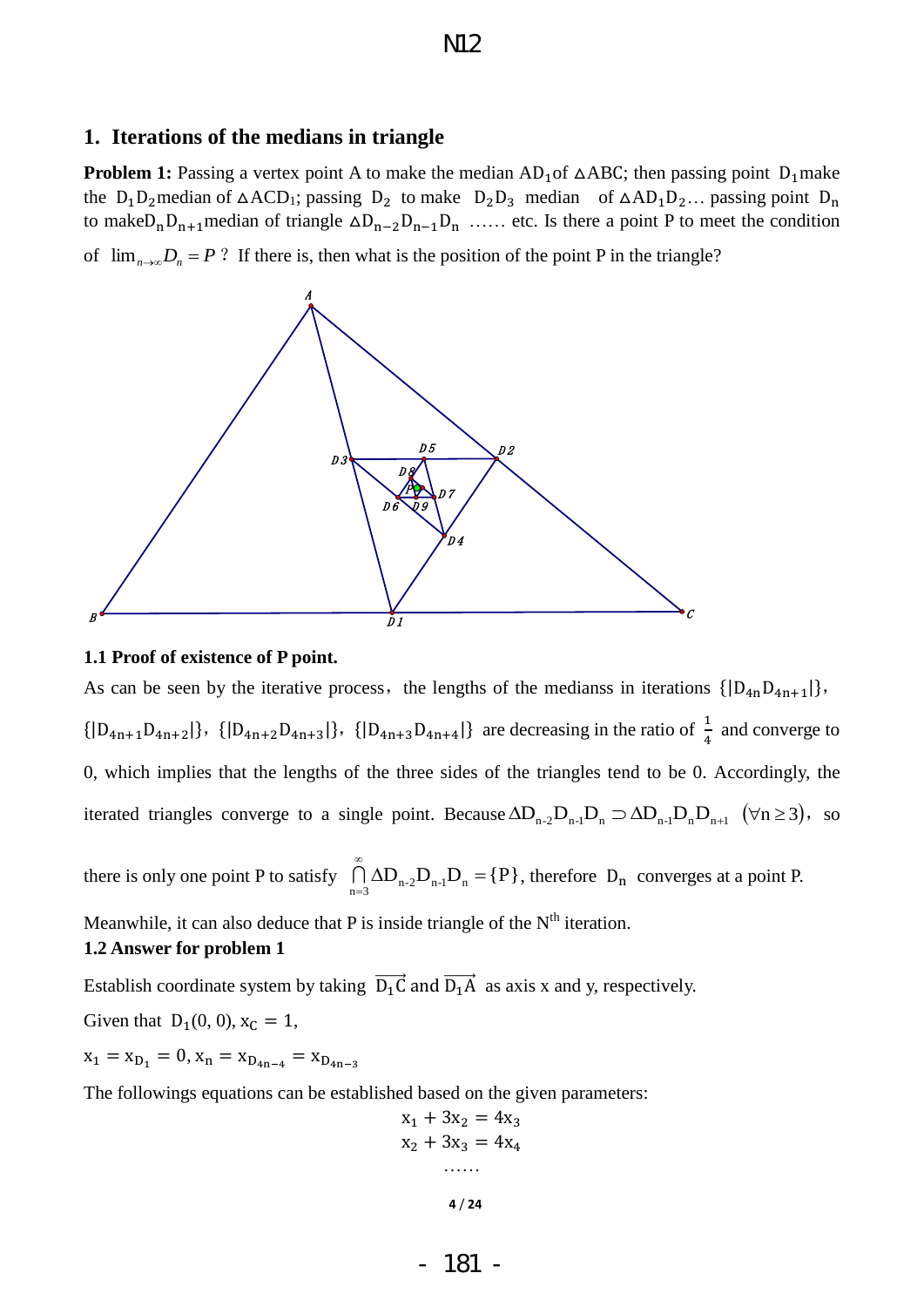$x_n + 3x_{n+1} = 4x_{n+2}(1)$ Namely  $-4(x_{n+2} - x_{n+1}) = x_{n+1} - x_n$ Multiplication gives  $x_{n+1} - x_n = \frac{1}{4}$  $\frac{1}{4} * (-\frac{1}{4})^n$ 

Then sum of the above formula gives  $X_n = \frac{1}{4}$  $\frac{1}{4}$   $\times \frac{1 - (-\frac{1}{4})}{1 + (-\frac{1}{4})}$  $\frac{1}{4}$ ) n  $1+\frac{1}{4}$ 4  $=\frac{1}{z}$  $\frac{1}{5} - \frac{1}{5}$  $\frac{1}{5}(\frac{1}{4})$  $\frac{-1}{4})^n$ 

Then  $\lim_{n\to\infty} x_n = \frac{1}{n}$  $\frac{1}{5} - \frac{1}{5}$  $\frac{1}{5} \times 0 = \frac{1}{5}$ Similarly,  $\lim_{n\to\infty} y_n = \frac{2}{\pi}$  $\frac{2}{5}y$ 

Answer to problem 1:If we plot parallel lines by passing through point P to three sides of the triangle respectively, then the ratios of the lengths of parallel lines and the lengths of three sides are in the ratios of 2:3,2:3,1:4, respectively, which fix the position of point P in the triangle.

## **1.3 Expression formula of point P.**

Make PM  $//$  AB and PN  $//$  BC by passing point P, it is possible to get the expression formula of point P by using parallelogram BMPN.



## **1.4 In view of other points.**

#### **1.4.1 Different P in same triangle**

The model can be readily viewed from different points:

- $\Phi$  Take A as starting point, turn towards AC——>P<sub>1</sub>
- $\textcircled{2}$  Take A as starting point, turn towards AB——>P<sub>2</sub>
- $\textcircled{3}$  Take B as starting point, turn towards AB——> $P_3$
- $\Phi$  Take B as starting point, turn towards BC——> $P_4$
- $\circledS$  Take C as starting point, turn towards BC——> $P_5$
- **5** / **24**  $\circled{6}$  Take C as starting point, turn towards AC——>P<sub>6</sub>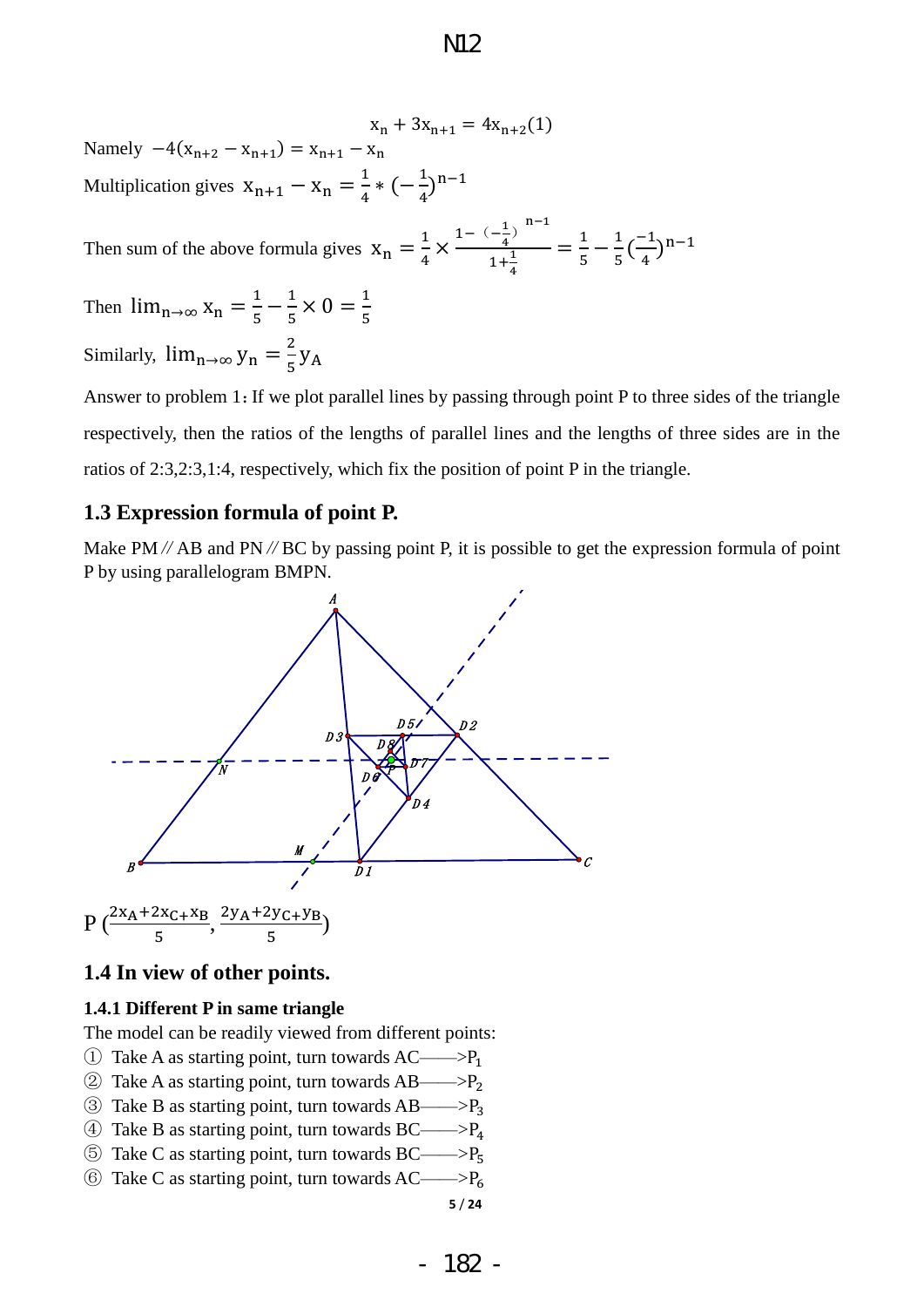Obviously,  $P_1 = P_6$ ,  $P_2 = P_3$ ,  $P_4 = P_5$ We assume  $P_1 = P_6 = B'$ ,  $P_2 = P_3 = C'$ ,  $P_4 = P_5 = A'$ Then we can get the following formula;

$$
B'(\frac{2x_A + 2x_C + x_B}{5}, \frac{2y_A + 2y_C + y_B}{5})
$$
  
\n
$$
A'(\frac{2x_B + 2x_C + x_A}{5}, \frac{2y_B + 2y_C + y_A}{5})
$$
  
\n
$$
C'(\frac{2x_A + 2x_B + x_C}{5}, \frac{2y_A + 2y_B + y_C}{5})
$$

#### **1.4.2 Properties of the triangle A B C**

The triangle  $A'B'C'$  has the following properties:

1) The triangle  $A'B'C'$  would have the same gravity center as that of the triangle ABC.

2) The gravity centers of triangle O, B', B shares the median of the AC side with OB: O B'=5:1. If AC midpoint is taken as E, then BOB'E forms harmonic progression of points. (Similar proposition is true for the other two points).

3) Triangle  $A'B'C'$  is homothetic to triangle ABC on the gravity center O with the homothetic ratio of 1:5.

Proof: 1)  $\frac{x}{x}$  $\frac{x_{C'}+x_{B'}}{3}=\frac{1}{3}$  $\frac{1}{3}\sum_{\text{cyc}}^2$  $\frac{2x_A + 2x_{C+}x_B}{5} = \frac{\sum_{i=1}^{n} x_i}{2}$ 3 Similarly, Σ  $\frac{{}^{\circ}C\,Y_{A'}}{3} = \frac{\Sigma}{2}$ 3

The above 2) and 3) can be seen from the following figure.



It can be seen that BO: B'O: B'E=10: 2: 3

In fact, link CA' and BA' and extrapolate it to intersect with line AB and AC at points M and N, respectively. Then AOA'D is a diagonal of complete quadrangle AMNA'BC, and AOA'D is harmonic progression of points.

While 
$$
\frac{OA'}{OA} = \frac{OB'}{OB} = \frac{OC'}{OC} = \frac{1}{5}
$$
 and A'B'/AB, B'C'/BC, A'C'/AC.

$$
6/24
$$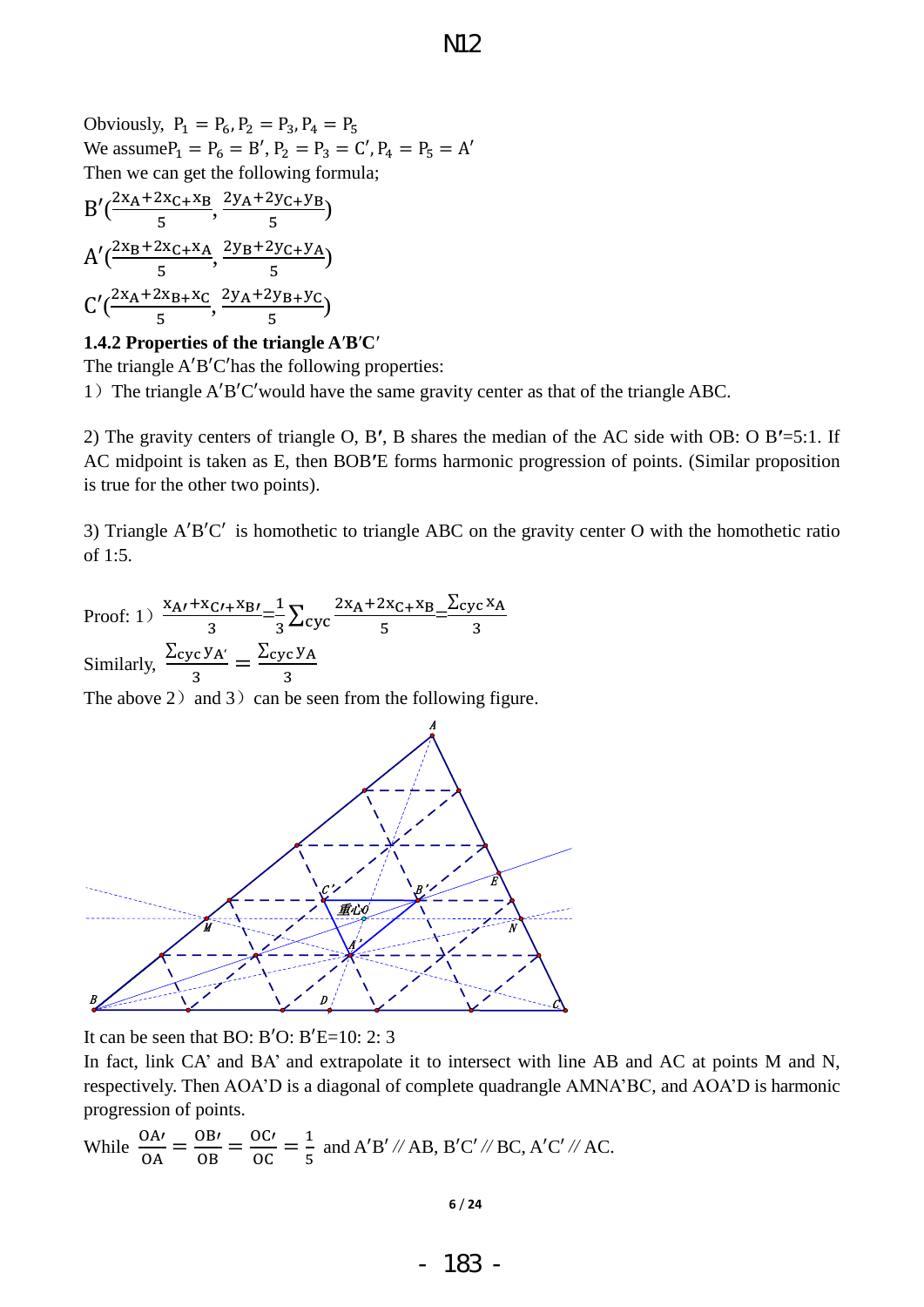That is, triangle A'B'C' is homothetic to triangle ABC on the gravity center O with the homothetic ratio of 1:5.

#### **2. Arbitrary bisector iteration in triangle**

**Problem 2:** Make point  $D_1$  on AB, so that  $AD_1$ :AB = $\varphi \in (0,1)$ , and connect the points C and  $D_1$ ; locate a point  $D_2$  on BC, so that BD<sub>2</sub>:BC = $\varphi$ , and connect the points  $D_1$  and  $D_2$ ; locate a point  $D_3$ on  $CD_1$ , so that  $CD_3:CD_1 = \varphi$ , and connect the points  $D_2$  and  $D_3$ ..... locate a point  $D_n$  on  $D_{n-3}D_{n-2}$ , so that  $D_{n-3}D_{n}$ :  $D_{n-3}D_{n-2} = \varphi$ , and connect the points  $D_{n-1}$  and  $D_{n}$ ..... etc. Is there a point P that meets the condition of  $\lim_{n\to\infty} D_n = P$ ? If there is, then what is the position of the point P in the triangle?



**2.1 Proof of the existence of the limit point in problem 2** 

In triangle  $D_{n-2}D_{n-1}D_n$ , by Stewart Theorem, we have

$$
|D_nD_{n+1}|^2 = (1 - \varphi)|D_{n-2}D_n|^2 + \varphi|D_{n-1}D_n|^2 + \varphi(\varphi - 1)|D_{n-2}D_{n-1}|^2.
$$

By Cosine Theorem, we have

$$
|D_{n-2}D_n|^2 = (1 - \varphi)^2 |D_{n-3}D_{n-2}|^2
$$

Where  $|D_n D_{n+1}| < max \{|D_{n-2} D_n|, |D_{n-1} D_n|\}.$ 

Thus,  $|D_n D_{n+1}|$  is decreasing. Since  $|D_n D_{n+1}| > 0$ , By Monotone Bounded Principle, the limit  $\lim_{n\to\infty}$   $|D_nD_{n+1}|$  exists.

Let  $\lim_{n\to\infty}$   $|D_nD_{n+1}| = t$ . Then  $t^2 = (1 - \varphi)^3 t^2 + \varphi t^2 + \varphi(\varphi - 1)t^2$ 

$$
7/24
$$

- 184 -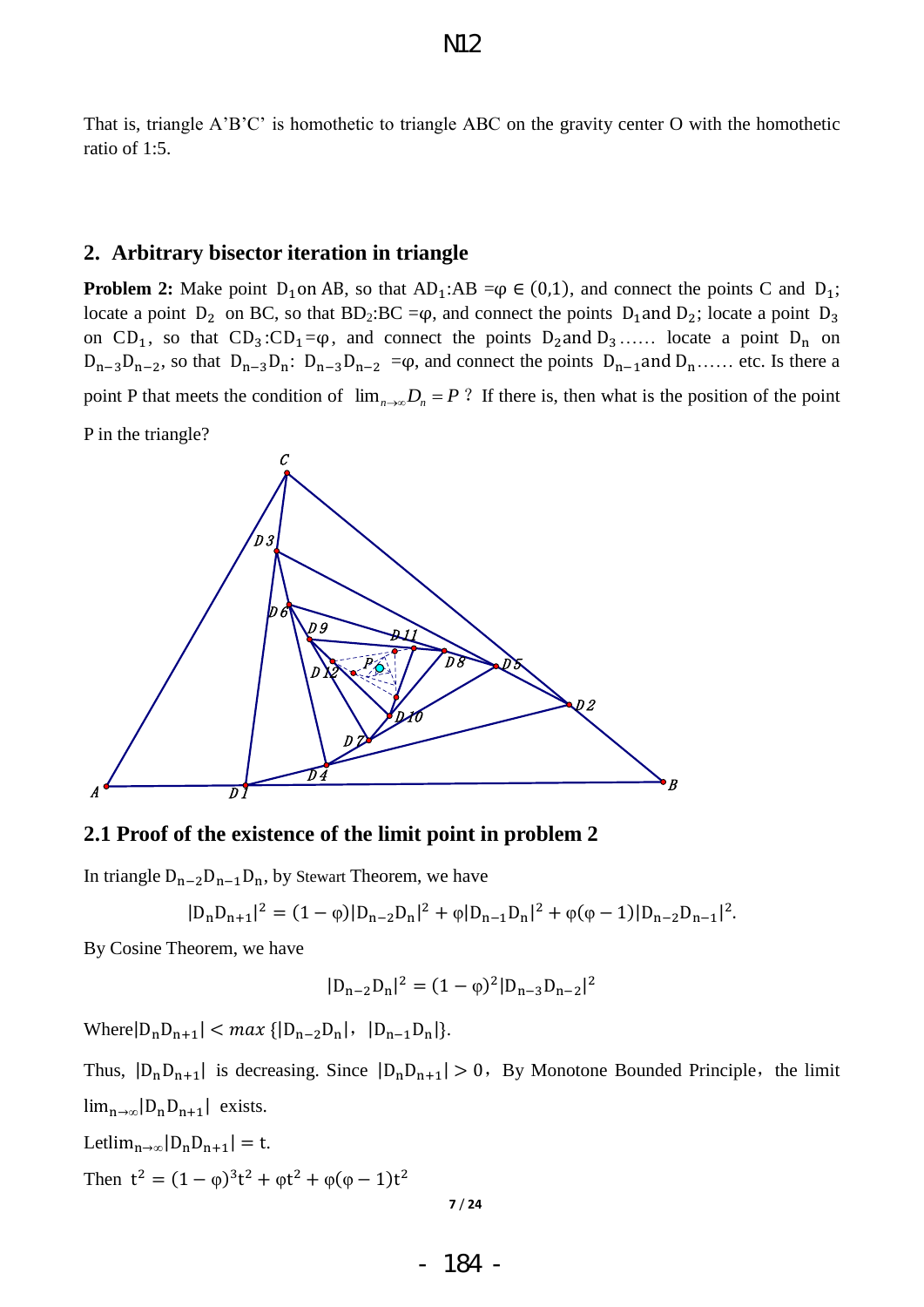Factorization to give:

$$
t^2(1-\varphi)(3-\varphi)\varphi = 0.
$$

Since  $1 - \varphi \neq 0$  and  $(1 - \varphi)(3 - \varphi)\varphi \neq 0$ ,

We have  $\lim_{n\to\infty} |D_n D_{n+1}| = t = 0$ .

The circumference of the triangle  $\Delta D_{n-5}D_{n-3}D_{n-4}$  converges to 0 and  $D_n \in \Delta D_{n-5}D_{n-3}D_{n-4}$ . Because  $\Delta D_{n-2}D_{n-1}D_n \supset \Delta D_{n-1}D_nD_{n+1}$   $(\forall n \ge 3)$ , so there is only one point P to satisfy  $\bigcap_{n=3}^{\infty} \Delta D_{n-2} D_{n-1} D_n = \{P\}$  $\bigcap_{n=3}$   $\Delta D_{n-2}$   $D_{n-1}$   $D_n$  = {P}, therefore  $D_n$  converges at a point P.

## **2.2 Answer for problem 2:**

Taking  $D_1$  as the origin point, and  $D_1B$  and  $D_1C$  as axis x and y to establish coordinate system, Let  $x(D_1)=0$ ,  $x(B)=1$ ,  $m=\frac{1}{2}$  $\frac{1}{\varphi}$  ( According to definite proportion formula, we can get  $x(D_2) = \frac{m-1}{m}$ ,  $x(D_3) = 0$ ,  $x(D_4) = \frac{m-1}{m}$ Then we assume  $a(n)=x(D_{n+1}), a(1)=\frac{m-1}{m}, a(2)=0, a(3)=\frac{m-1}{m}$ And  $a(n + 3) = \frac{m}{4}$  $\frac{n-1}{m}a(n) + \frac{1}{m}$  $\frac{1}{m}a$ 

Corresponding characteristic equation and characteristic roots are  $x^3 = \frac{m}{2}$  $\frac{n-1}{m} + \frac{1}{n}$  $\frac{1}{m}x$  $\{$  $\overline{\phantom{0}}$  $\overline{\mathbf{c}}$  $\overline{\phantom{0}}$  $\overline{\mathbf{c}}$ Leta(n) = A  $\times (\frac{-m-v4m-3m^2}{2m})^n$  $\frac{(4m-3m^2)}{2m}$ )<sup>n</sup>

After putting into the former parameters, it can be worked out that:  $C = \frac{1}{x}$ 

Characteristic roots: 
$$
X_{2,3} = \frac{-m \pm \sqrt{4m - 3m^2}}{2m} = -\frac{1}{2} \pm \sqrt{\frac{1}{m} - \frac{3}{4}}
$$
  
\n① Where  $m \in (1, \frac{4}{3}]$   
\nBecause:  $\frac{1}{m} - \frac{3}{4} \in [0, \frac{1}{4})$   
\nThen:  $x_2 \in \left(-1, -\frac{1}{2}\right], x_3 \in \left[-\frac{1}{2}, 0\right)$   
\nSo:  $\lim_{n \to +\infty} x_2^n = \lim_{n \to +\infty} x_3^n = 0$   
\nNamely:  $\lim_{n \to +\infty} a(n) = C = \frac{-1 + m}{-1 + 3m}$ 

**8** / **24**

4

- 185 -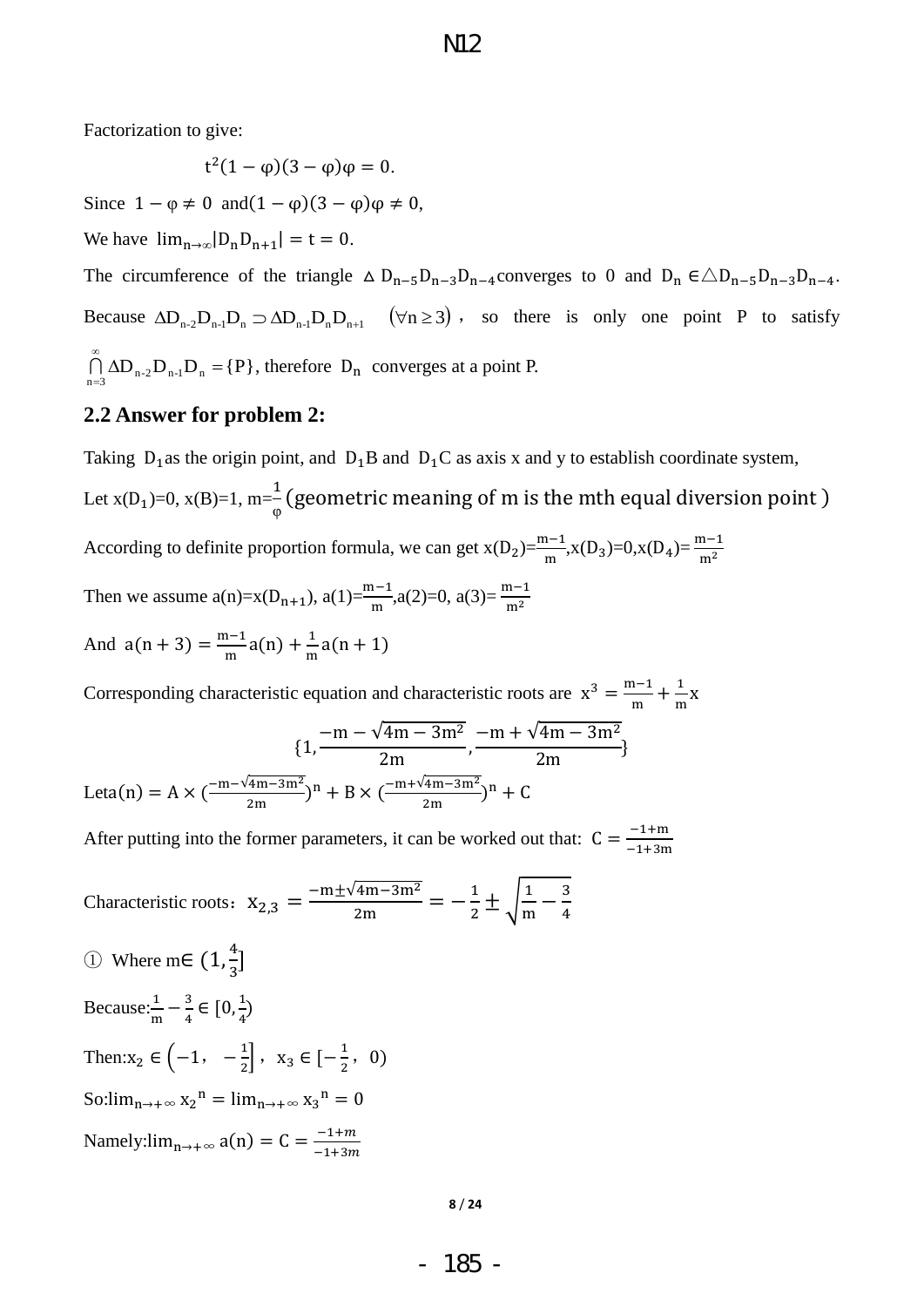$\boldsymbol{0}$ 

(2) Where m∈ 
$$
\left(\frac{4}{3}, +\infty\right)
$$
  
\n
$$
x_{2,3} = -\frac{1}{2} \pm \sqrt{\frac{1}{m} - \frac{3}{4}} = \pm \sqrt{\frac{3}{4} - \frac{1}{m}} i - \frac{1}{2}
$$
\nBecause:  $|x_{2,3}| = \sqrt{1 - \frac{1}{m}} \in \left(\frac{1}{4}, 1\right)$   
\nSo:  $\lim_{n \to +\infty} x_2^n = \lim_{n \to +\infty} x_3^n = \lim_{n \to +\infty} \left(\sqrt{1 - \frac{1}{m}}\right)^n =$ 

Namely: $\lim_{n\to+\infty} a(n) = C = \frac{1}{n}$ 

## **2.3 Further discussion on the problem 2**

## **2.3.1 The extreme case**

If we make  $\varphi \to 0^+$  in problem 2, namely m  $\to +\infty$ 

We can get: n  $\overline{\phantom{0}}$  $\frac{-1+m}{-1+3m} = \frac{1}{3}$ 3

Namely, point P tends to reach the gravity center of triangle ABC. What we take here is the repeated limit

$$
\lim_{m\to+\infty}\lim_{n\to+\infty}a_n
$$

Rather than its double limit

$$
\lim_{\substack{n \to +\infty \\ m \to +\infty}} a(m, n)
$$

(Its repeated limit  $\lim_{n\to\infty} \lim_{m\to\infty} a_n$  does not exist; this will be further discussed in the following sections)

#### **2.3.2 Expression of the position of point P**



It is known that  $\frac{BC}{BN}$  = m, following the above solution, we can get:

$$
\frac{\text{AG}}{\text{AB}} = \frac{\text{CH}}{\text{CB}} = \frac{-1 + m}{-1 + 3m}
$$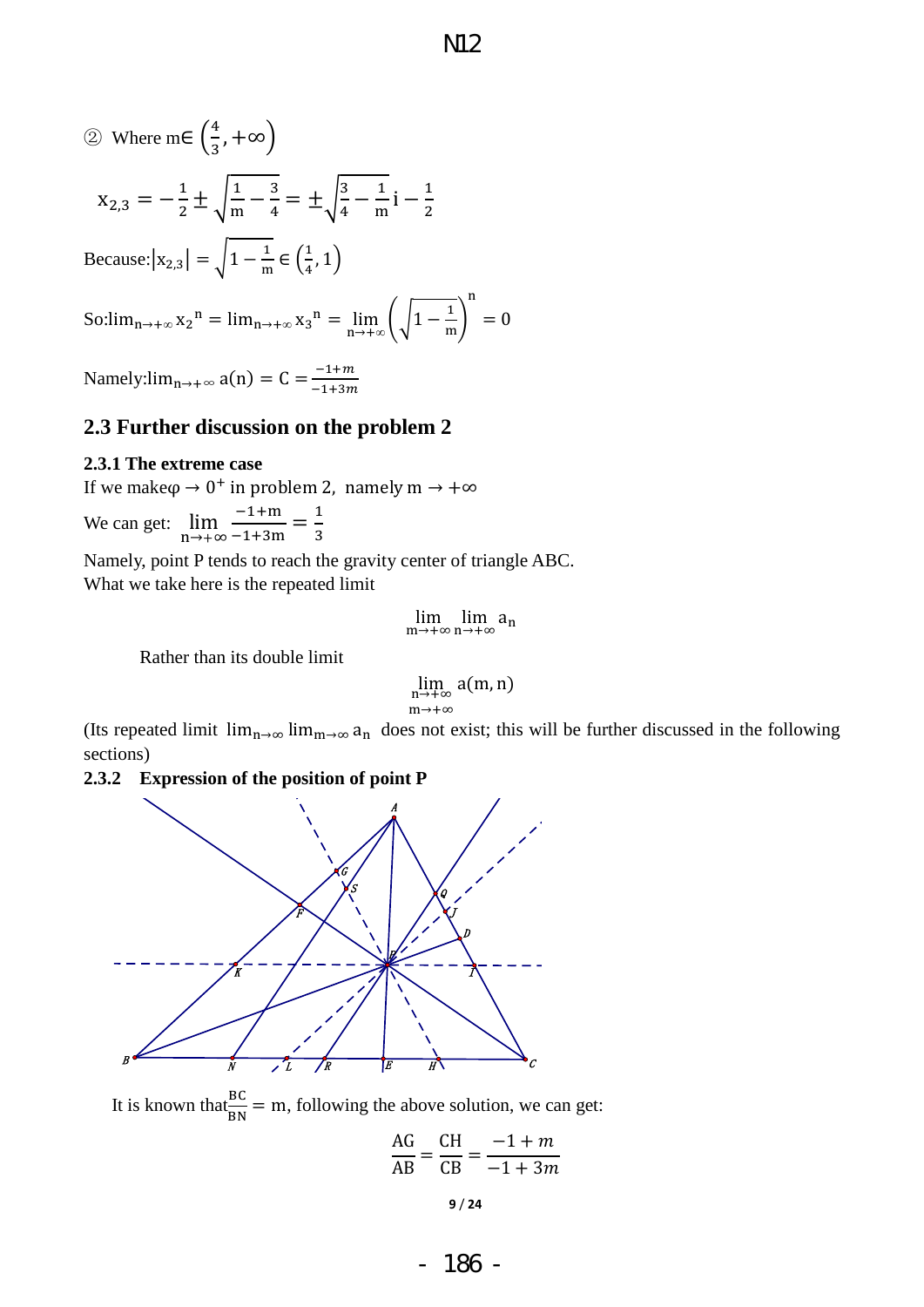And the following equations can be derived on BC:  $\frac{B}{C}$  $\frac{\text{BR}}{\text{CR}} = \frac{\text{m}}{\text{2m}}$  $\overline{\mathbf{c}}$ 

Use Menelaus Law on triangle BCD

C  $\frac{CR}{BR} \cdot \frac{B}{D}$  $\frac{BP}{DP} \cdot \frac{D}{C}$  $\frac{DQ}{CQ} = \frac{2}{1}$  $\frac{2m-2}{m+1} \cdot \frac{2}{m}$  $\frac{2m}{m-1} \cdot \frac{D}{C}$  $\frac{DQ}{CQ} =$ 

Followed by applying the proportion relation on AC, the above formula can be solved to reach: $\frac{A}{c}$  $\frac{AD}{CD} =$ 

Namely, D is the midpoint of AC, and because  $\frac{B}{D}$  $\frac{\text{BP}}{\text{DP}} = \frac{2}{m}$ m

$$
\overrightarrow{BP} = \frac{m}{3m-1}\overrightarrow{BA} + \frac{m}{3m-1}\overrightarrow{BC}
$$

Then the coordinate of point P :

$$
P\left(\frac{(m-1)x_B + mx_A + mx_C}{3m-1}, \frac{(m-1)y_B + my_A + my_C}{3m-1}\right)
$$

## **2.4 An alternative idea to the solutions of problem 2**

#### **2.4.1 Answer for problem 2**

It can be found out that the position of P can be determined by linear combination of a group of sides of triangle. And in any cases of iteration, this linear relation remains unchanged. So the following very simple solution can be acquired:



Assuming that  $\overrightarrow{AP} = \alpha \overrightarrow{AC} + \beta \overrightarrow{AB}$ 

Then on the basis of the above mentioned assumption, we can get:  $\overrightarrow{BP} = \alpha \overrightarrow{BD} + \beta \overrightarrow{BC}$ 

Taking point A as the origin point, planimetric rectangular coordinate system can be established. Assuming A $(0, 0)$ , D $(k, 0)$ , B $(a, 0)$ , C $(b, c)$ , P $(m, n)$ 

Then:  $\binom{m}{n}$  $\binom{m}{n}$  =  $\alpha \binom{0}{c}$  +  $\beta \binom{0}{0}$ And  $\binom{m}{m}$  $\binom{a}{n} = \alpha \binom{n-a}{0} + \beta \binom{n-a}{0}$ 

Taking  $\alpha$  and  $\beta$  as unknown numbers, calculate the above formula, we can get: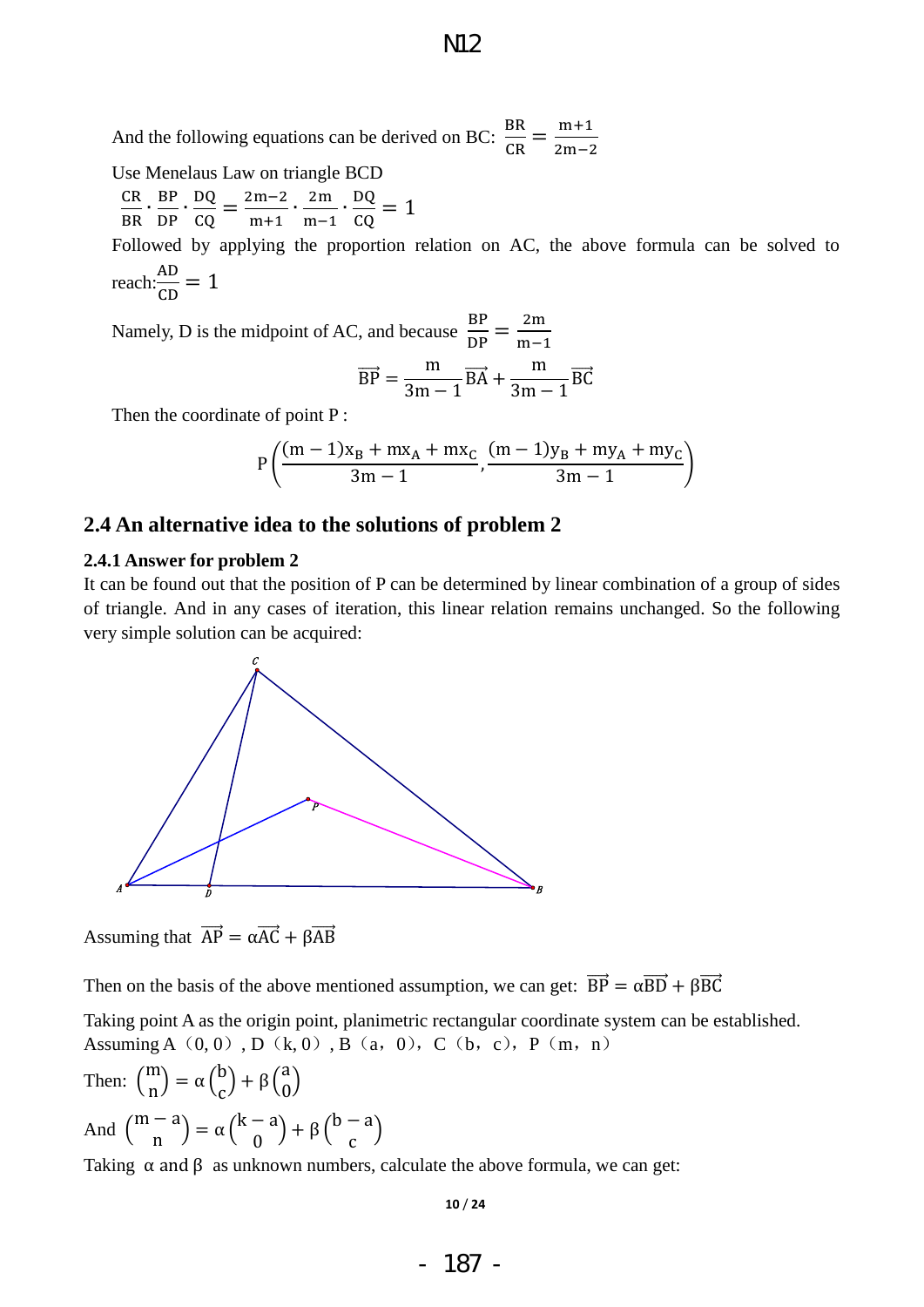$$
\mathbf{M}2
$$

$$
\binom{\alpha}{\beta} = \binom{\frac{a}{3a-k}}{\frac{a}{3a-k}}
$$

To solve the problem 2,  $k=\frac{a}{x}$  $\frac{\alpha}{m}$  is brought into the above formula, then:  $\alpha = \beta = \frac{m}{3m-1}$ , which is completely identical with our previous result.

#### **2.4.2Extension of the vector method**

We can obtain a more general conclusion than the vector method in problem 2.

#### **Linear Iteration Principle in triangles**:

In the triangle  $D_1 D_2 D_3$ , the point  $D_n$  is uniquely determined by

$$
\overrightarrow{D_{n-3}D_n} = \alpha \overrightarrow{D_{n-3}D_{n-2}} + \beta \overrightarrow{D_{n-3}D_{n-1}}.
$$

If there exists unique limit  $\lim_{n\to\infty} D_n = P$ , then for  $\forall n \in \mathbb{N}_+$ ,  $\overrightarrow{D_n P} = A \cdot \overrightarrow{D_n D_{n+1}} + B \cdot \overrightarrow{D_n D_{n+2}}$ .

where  $A = \frac{1-\beta}{3-\alpha-2\beta}$ ,  $B = \frac{1}{3-\alpha}$ .  $\frac{1}{3-\alpha-2\beta}$ 

Proof by Mathematical Induction method:

Firstly, for n=1, divide  $D_n$  to three sequences  ${D_{3k}}$ ,  ${D_{3k+1}}$ ,  ${D_{3k+2}}$  by congruence module 3. Sum the iterated formulas in three sequences to give,

$$
\overrightarrow{D_1D_{3n+1}} = \alpha \sum_{k=1}^{n} \overrightarrow{D_{3k-2}D_{3k-1}} + \beta \sum_{k=1}^{n} \overrightarrow{D_{3k-2}D_{3k}}
$$

$$
\overrightarrow{D_2D_{3n+2}} = \alpha \sum_{k=1}^{n} \overrightarrow{D_{3k-1}D_{3k}} + \beta \sum_{k=1}^{n} \overrightarrow{D_{3k-1}D_{3k+1}}
$$

$$
\overrightarrow{D_3D_{3n+3}} = \alpha \sum_{k=1}^{n} \overrightarrow{D_{3k}D_{3k+1}} + \beta \sum_{k=1}^{n} \overrightarrow{D_{3k}D_{3k+2}}
$$

As  $n \rightarrow +\infty$ , we get

$$
\overrightarrow{D_1P} = \alpha \sum_{k=1}^{\infty} \overrightarrow{D_{3k-2}D_{3k-1}} + \beta \sum_{k=1}^{\infty} \overrightarrow{D_{3k-2}D_{3k}}
$$
\n
$$
\overrightarrow{D_2P} = \alpha \sum_{k=1}^{\infty} \overrightarrow{D_{3k-1}D_{3k}} + \beta \sum_{k=1}^{\infty} \overrightarrow{D_{3k-1}D_{3k+1}}
$$
\n
$$
\overrightarrow{D_3P} = \alpha \sum_{k=1}^{\infty} \overrightarrow{D_{3k}D_{3k+1}} + \beta \sum_{k=1}^{\infty} \overrightarrow{D_{3k}D_{3k+2}}
$$

Furthermore,

**11** / **24**

- 188 -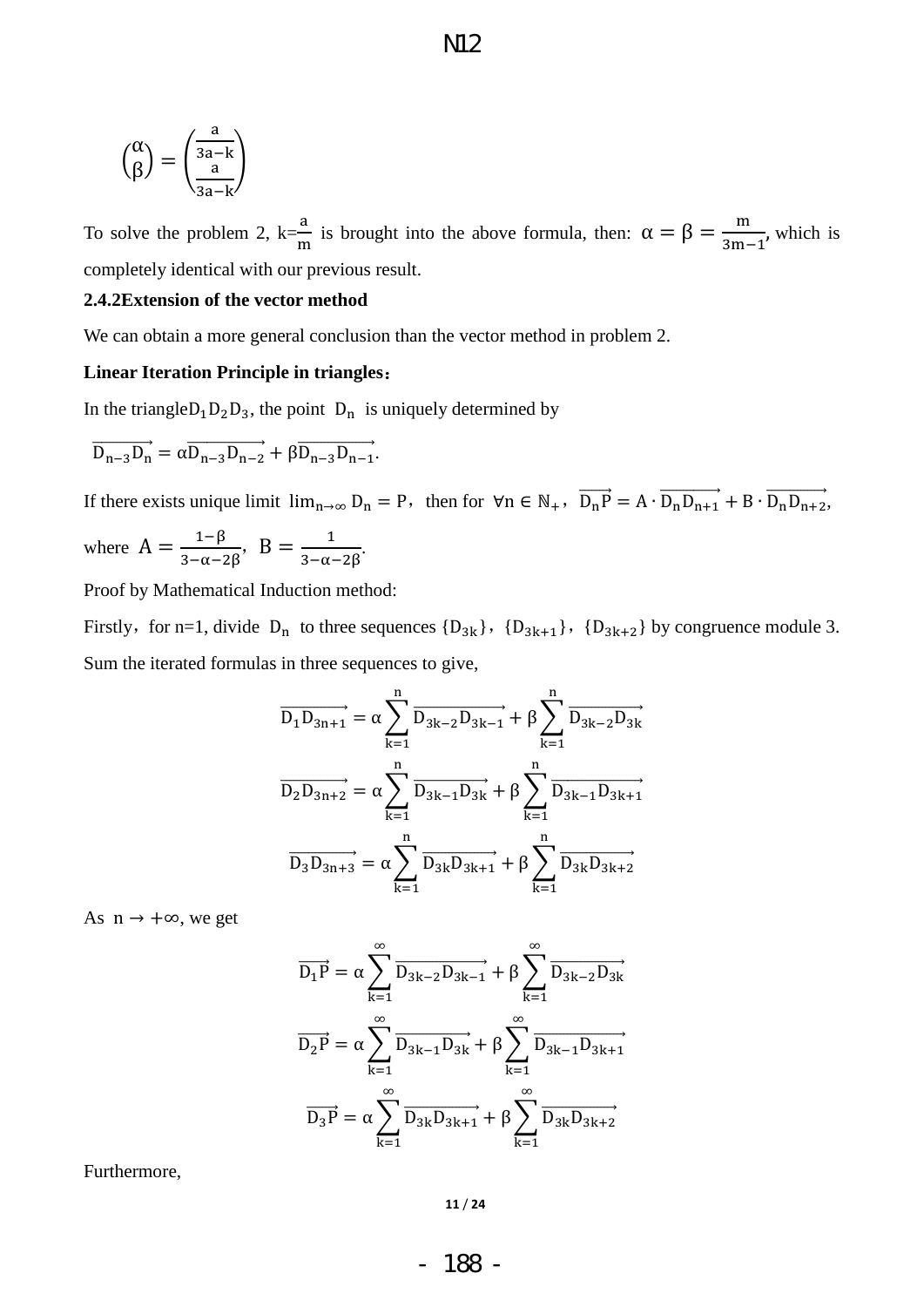$$
(1 - \alpha - \beta)\overline{D_{1}P} + (1 - \beta)\overline{D_{2}P} + \overline{D_{3}P}
$$
\n
$$
= (1 - \alpha - \beta)\left(\alpha\sum_{k=1}^{\infty}\overline{D_{3k-2}D_{3k-1}} + \beta\sum_{k=1}^{\infty}\overline{D_{3k-2}D_{3k}}\right)
$$
\n
$$
+ (1 - \beta)\left(\alpha\sum_{k=1}^{\infty}\overline{D_{3k-1}D_{3k}} + \beta\sum_{k=1}^{\infty}\overline{D_{3k-1}D_{3k+1}}\right) + \alpha\sum_{k=1}^{\infty}\overline{D_{3k}D_{3k+1}}
$$
\n
$$
+ \beta\sum_{k=1}^{\infty}\overline{D_{3k}D_{3k+2}}
$$
\n
$$
= \alpha\sum_{u=1}^{3}\sum_{k=1}^{\infty}\overline{D_{3k}D_{3k+u}} + \beta\sum_{u=1}^{3}\sum_{k=1}^{\infty}\overline{D_{3k}D_{3k+2u}}
$$
\n
$$
- \left(\alpha^{2}\sum_{k=1}^{\infty}\overline{D_{3k-2}D_{3k-1}} + 2\alpha\beta\sum_{k=1}^{\infty}\overline{D_{3k-2}D_{3k}} + \beta^{2}\sum_{k=1}^{\infty}\overline{D_{3k-1}D_{3k}}\right)
$$
\n
$$
= -\left(\alpha\left(\alpha\sum_{k=1}^{\infty}\overline{D_{3k-2}D_{3k-1}} + \beta\sum_{k=1}^{\infty}\overline{D_{3k-2}D_{3k}}\right) + \beta\left(\alpha\sum_{k=1}^{\infty}\overline{D_{3k-2}D_{3k}} + \beta\sum_{k=1}^{\infty}\overline{D_{3k-1}D_{3k}}\right)
$$
\n
$$
= -\alpha\sum_{k=1}^{\infty}\overline{D_{3k-2}D_{3k+1}} - \beta\sum_{k=1}^{\infty}\overline{D_{3k-3}D_{3k}} = \overline{0}
$$
\n
$$
\Leftrightarrow \overline{D_{1}P} = \frac{1 - \beta}{3 - \alpha - 2\beta}\overline{D_{1}D_{2
$$

Thus, when n=1, the conclusion holds right.

Now suppose that the conclusion also holds right when  $n=k(k \in N_+)$ , i.e.  $\overline{D_k}$  $\overrightarrow{\mathrm{D_{k}D_{k+2}}}.$ 

For n=k+1,

$$
\overrightarrow{D_{k+1}P} - (A \cdot \overrightarrow{D_{k+1}D_{k+2}} + B \cdot \overrightarrow{D_{k+1}D_{k+3}})
$$
\n
$$
= \overrightarrow{D_{k+1}D_k} + \overrightarrow{D_kP} - A \cdot (\overrightarrow{D_{k+1}D_k} + \overrightarrow{D_kD_{k+2}}) - B \cdot (\overrightarrow{D_{k+1}D_k} + \overrightarrow{D_kD_{k+3}})
$$
\n
$$
= \overrightarrow{D_{k+1}D_k} + \overrightarrow{D_kP} - A \cdot \overrightarrow{D_{k+1}D_k} - A \cdot \overrightarrow{D_kD_{k+2}} - B \cdot \overrightarrow{D_{k+1}D_k} - B \cdot (\alpha \overrightarrow{D_nD_{n+1}} + \beta \overrightarrow{D_nD_{n+2}})
$$
\n
$$
= \overrightarrow{D_kD_{k+1}} \cdot (2A + B - 1 - B\beta) + \overrightarrow{D_nD_{n+2}} \cdot (B - A - B\beta)
$$
\n
$$
= \overrightarrow{0},
$$

which means that the conclusion is also correct.

**12** / **24**

- 189 -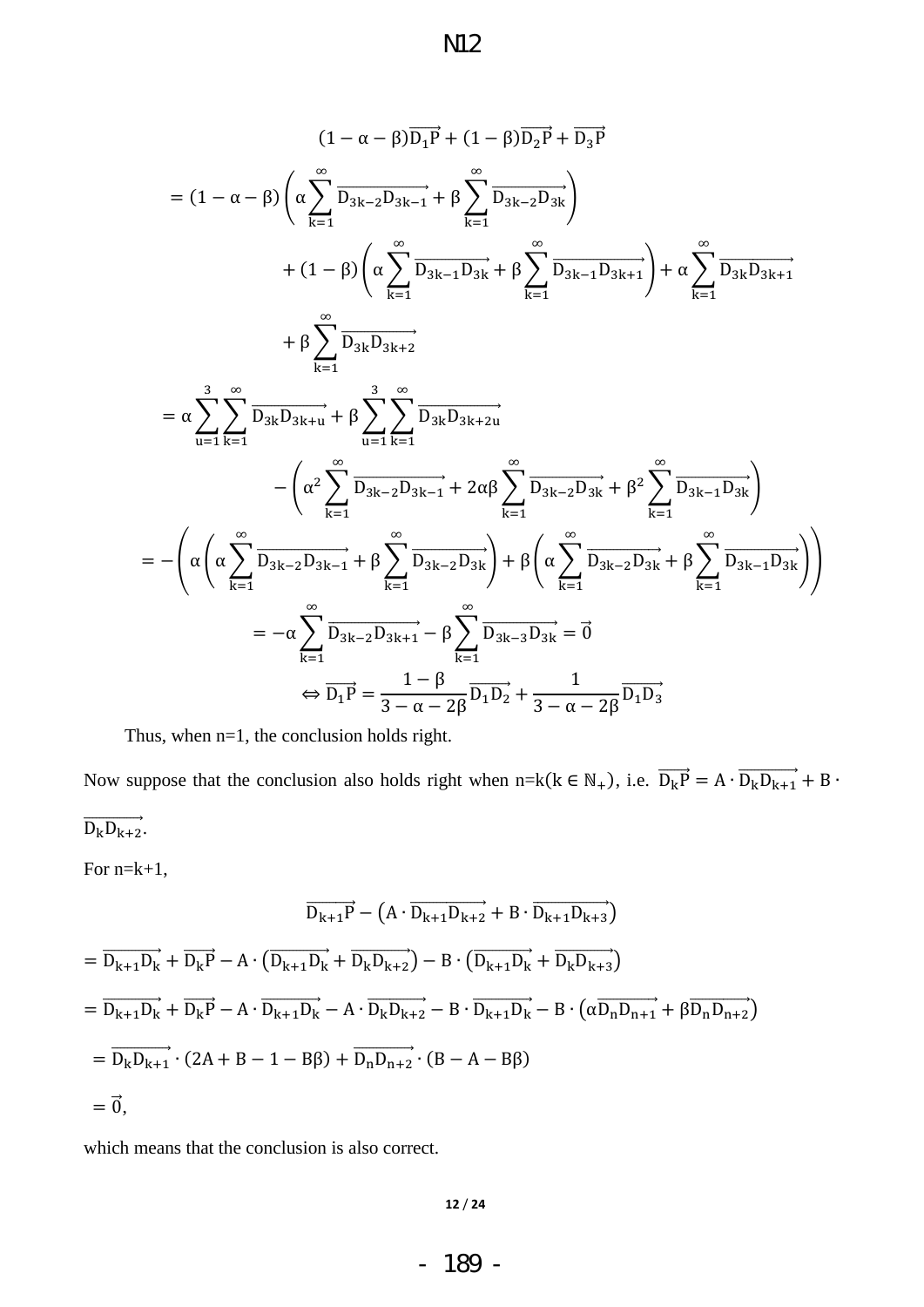Therefore, for 
$$
\forall n \in \mathbb{N}_+
$$
,  $\overrightarrow{D_nP} = \frac{1-\beta}{3-\alpha-2\beta} \cdot \overrightarrow{D_nD_{n+1}} + \frac{1}{3-\alpha-2\beta} \cdot \overrightarrow{D_nD_{n+2}}$ .

Specifically, regarding to problem 2, it suffices to take  $\alpha = \varphi$ ,  $\beta = 0$ .

#### **2.4.3 Applications of the vector method in the iterations of figures**

It is worth to note that the vector method applied here is not limited to the problems of the iterations of triangle. For example, it also applies to the following problem 3.



**Problem 3:** In triangle ABC, take  $BD_1:BC=CE_1:CA=AF_1:AB=k$ , then perform iteration in the following sequences:  $D_n D_{n+1}$ :  $D_n E_n = E_n E_{n+1}$ :  $E_n F_n = F_n F_{n+1}$ :  $F_n D_n = k$ . Let  $\lim_{n\to\infty} D_n =$  $\lim_{n\to\infty} E_n = \lim_{n\to\infty} F_n = P$ . How to find the position of point P?

Answer: Let B be the origin point. Denote C(c, 0), A(a, b),  $\overrightarrow{BP} = \alpha \overrightarrow{BA} + \beta \overrightarrow{BC}$ .

According to the Linear Iteration Principle, we have  $\overrightarrow{D_1P} = \alpha \overrightarrow{D_1F_1} + \beta \overrightarrow{D_1E_1}$ . Then, we get:

$$
\begin{cases} \alpha = \frac{1}{3} \\ \beta = \frac{1}{3} \end{cases}
$$

The result implies that the point P is the gravity center of the triangle ABC. Furthermore, we can obtain a similar conclusion as **Triangles Linear Iteration Principle**: In the triangle  $A_1B_1C_1$ , the iterative triangle  $A_nB_nC_n$  is uniquely determined by

$$
\overrightarrow{A_{n-1}A_n} = \alpha_1 \overrightarrow{A_{n-1}B_{n-1}} + \beta_1 \overrightarrow{A_{n-1}C_{n-1}} \quad , \qquad \overrightarrow{B_{n-1}B_n} = \alpha_2 \overrightarrow{B_{n-1}C_{n-1}} + \beta_2 \overrightarrow{B_{n-1}A_{n-1}} \quad , \qquad \overrightarrow{C_{n-1}C_n} = \alpha_1 \overrightarrow{A_{n-1}B_{n-1}} + \beta_2 \overrightarrow{B_{n-1}B_{n-1}} \quad , \qquad \overrightarrow{C_{n-1}C_n} = \alpha_1 \overrightarrow{B_{n-1}B_{n-1}} + \beta_2 \overrightarrow{B_{n-1}B_{n-1}} \quad , \qquad \overrightarrow{C_{n-1}C_n} = \alpha_1 \overrightarrow{B_{n-1}B_{n-1}} + \beta_2 \overrightarrow{B_{n-1}B_{n-1}} \quad , \qquad \overrightarrow{C_{n-1}C_n} = \alpha_1 \overrightarrow{B_{n-1}B_{n-1}} + \beta_2 \overrightarrow{B_{n-1}B_{n-1}} \quad , \qquad \overrightarrow{C_{n-1}C_n} = \alpha_1 \overrightarrow{B_{n-1}B_{n-1}} + \beta_2 \overrightarrow{B_{n-1}B_{n-1}} \quad , \qquad \overrightarrow{C_{n-1}C_n} = \alpha_1 \overrightarrow{B_{n-1}B_{n-1}} + \beta_2 \overrightarrow{B_{n-1}B_{n-1}} \quad , \qquad \overrightarrow{C_{n-1}C_n} = \alpha_1 \overrightarrow{B_{n-1}B_{n-1}} + \beta_2 \overrightarrow{B_{n-1}B_{n-1}} \quad , \qquad \overrightarrow{C_{n-1}C_n} = \alpha_1 \overrightarrow{B_{n-1}B_{n-1}} + \beta_2 \overrightarrow{B_{n-1}B_{n-1}} \quad , \qquad \overrightarrow{C_{n-1}C_n} = \alpha_1 \overrightarrow{B_{n-1}B_{n-1}} + \beta_2 \overrightarrow{B_{n-1}B_{n-1}} \quad , \qquad \overrightarrow{C_{n-1}C_n} = \alpha_1 \overrightarrow{B_{n-1}B_{n-1}} + \beta_2 \overrightarrow{B_{n-1}B_{n-1}} \quad , \qquad \overrightarrow{C_{n-1}C_n} = \alpha_1 \overrightarrow{B_{n-1}
$$

- 190 -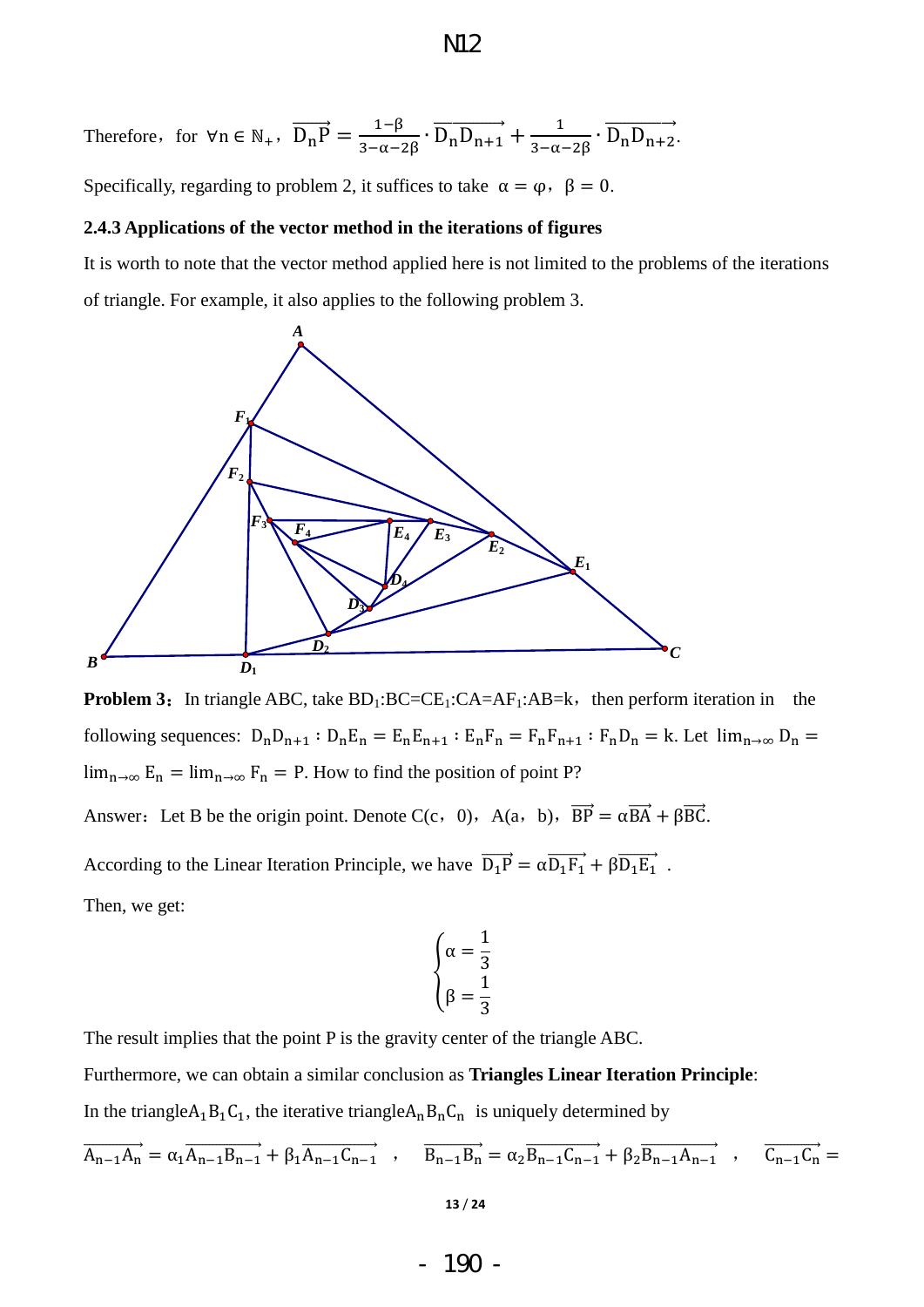$\alpha_3 \overline{C_{n-1}A_{n-1}} + \beta_3 \overline{C_{n-1}B_{n-1}}$ . If there exists unique limit  $\lim A_n B_n C_n = P$ , then for  $\forall n \in \mathbb{N}_+$ ,  $a \cdot \overrightarrow{A_nP} + b \cdot \overrightarrow{B_nP} + c \cdot \overrightarrow{C_n}$ where  $a = \frac{\alpha}{\alpha}$  $\frac{1}{p}$   $b = \frac{\alpha}{p}$  $\frac{1\beta_3+\beta_1\beta_3}{p}$ ,  $c=\frac{\alpha}{2}$ 2P1+P2P1,<br>p  $p = \alpha_2 \alpha_3 + \alpha_3 \beta_2 + \beta_2 \beta_3 + \alpha_1 \alpha_3 + \alpha_1 \beta_3 + \beta_1 \beta_3 + \alpha_2 \alpha_1 + \alpha_2 \beta_1 + \beta_2 \beta_1$ 

Specifically, when  $\alpha_1 = \alpha_2 = \alpha_3$ ,  $\beta_1 = \beta_2 = \beta_3$ , P is the gravity center of the triangle.

## **2.5Study on the trajectory of points**

#### **2.5.1 The equation of the curve**

When we draw the following graph (a proportion that is limit iteration was performed), we can intuitively see the distribution of the points are divided into three groups  ${D_{3k}}$ ,  ${D_{3k+1}}$  and  ${D_{3k+2}}$ , in which  $k \in \mathbb{Z}$ .



It can be seen that all points in the three groups gradually approach point P. However, as the points are discrete, it is impossible to form a continuous curve.

If we assume that  $m \rightarrow +\infty$ , then

$$
\lim_{n \to \infty} a(n) = \frac{1}{3} 2^{-1-n} \left( 2^{1+n} + (-1 - i\sqrt{3}) (-1 + i\sqrt{3})^n + i(-1 - i\sqrt{3})^n (i + \sqrt{3}) \right)
$$

$$
= \frac{1}{3} (1 - \cos[\frac{2n\pi}{3}] + \sqrt{3} \sin[\frac{2n\pi}{3}])
$$

 $(a(n))$  in the above formula is the  $a(n)$  assumed in "answer for problem 2", which was used for the measurement of component of  $\overrightarrow{AP}$  on  $\overrightarrow{AB}$ ).

We found that repeated limit  $\lim_{n\to\infty} \lim_{m\to\infty} a_n$  does not exist. In other words, if we take the limit directly on  $a(n)$ , it will cause focusing of all points on three points A, B and C, therefore, we cannot take limit like the two previous problems. But it is sure that there must be one curve that may enable

#### **14** / **24**

- 191 -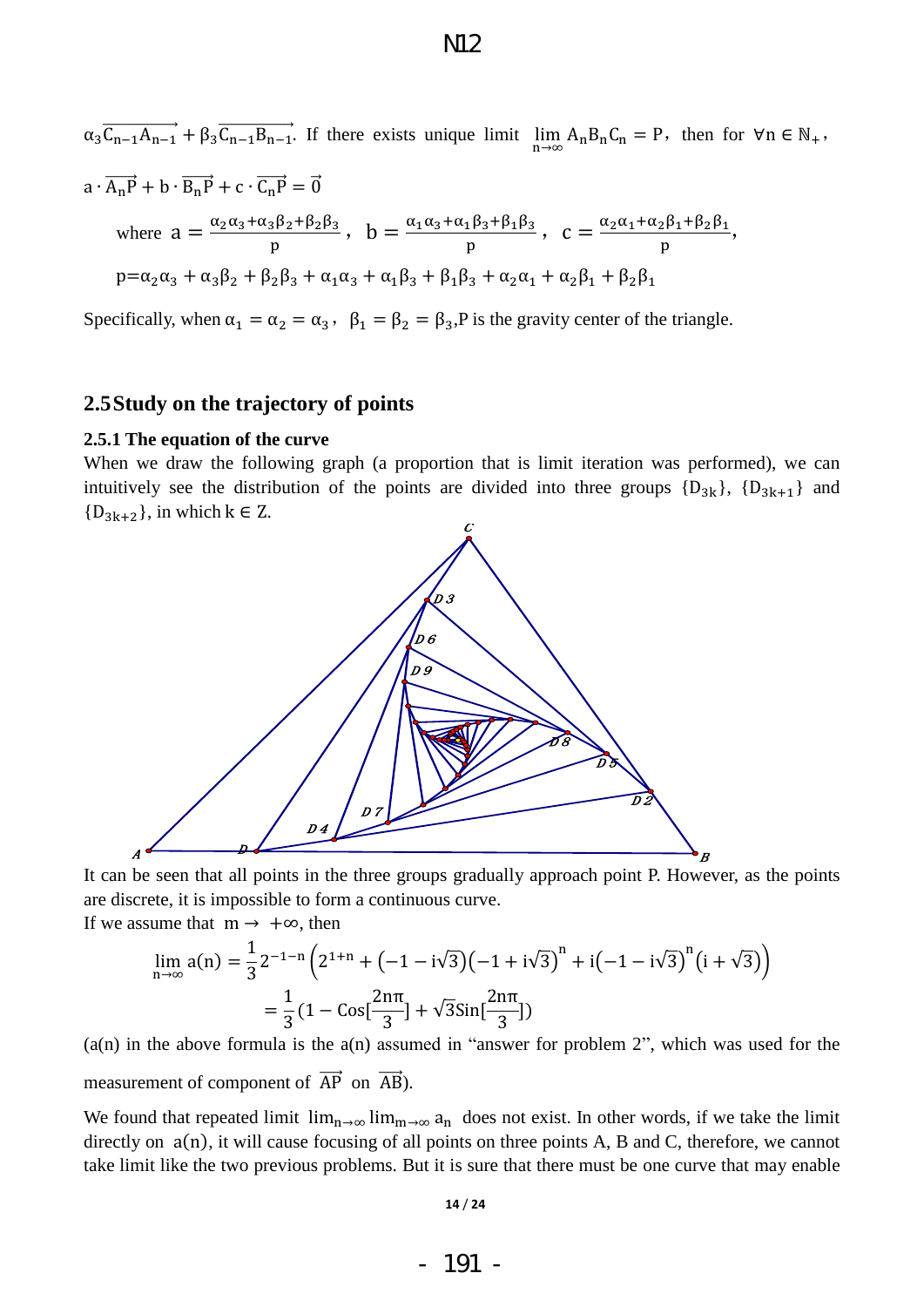all points in one of the three groups mentioned above to fall on it. But searching of such kind of curve is challenging, because taking limit directly as we discussed before is impossible.

In fact, we can also acquire  $n=g(x, m)$  from  $x=f(n, m)$ , then bring into  $y=u(n, m)$  to acquire  $y=w(x, m)$ m), then assume  $m \rightarrow +\infty$  to acquire equation meeting x and y. It is impossible to acquire analytic solution, so this method cannot be applied. On the other hand, we can consider polar coordinate system, but it was found that  $\tan \theta = 0$  when limit is taken in calculation results.

Furthermore, we have compared this spiral with other known spirals (such as Archimedes spiral and equiangular spiral), but these spirals does not meet the properties of the spiral examined in this work. In summary of the above mentioned, we cannot acquire accurate equation of the spiral yet, and cannot determine the specific type of the spiral.

However, it is not too hard to solve a special condition. When the triangle is an isosceles right triangle, and the median iteration is from the right angle vertex, there is a spiral equation passing all the iterative points:

(Take the limiting point  $P$  as the pole, the line parallel to the hypotenuse as the polar axis.)

$$
\rho = \sqrt{\frac{8^{1-\frac{4\left(\tan^{-1}\left(3-\frac{10}{3+\tan\theta}\right)+k\pi\right)}{9\pi}}{5}}, \ k \in \mathbb{Z}, \ \ \vartheta \in \left[k\pi + \tan^{-1}(3), k\pi + \frac{\pi}{2} + \tan^{-1}\left(\frac{1}{3}\right)\right]}
$$

Obviously, the equation above is a combination of a series of equations, but the whole curve is continuous and smooth. To simplify the equation, it can be written as:



In the case of n bisector, the subject is the same. for the oblique coordinate system, the results can also be a similar formula.

**15** / **24**

- 192 -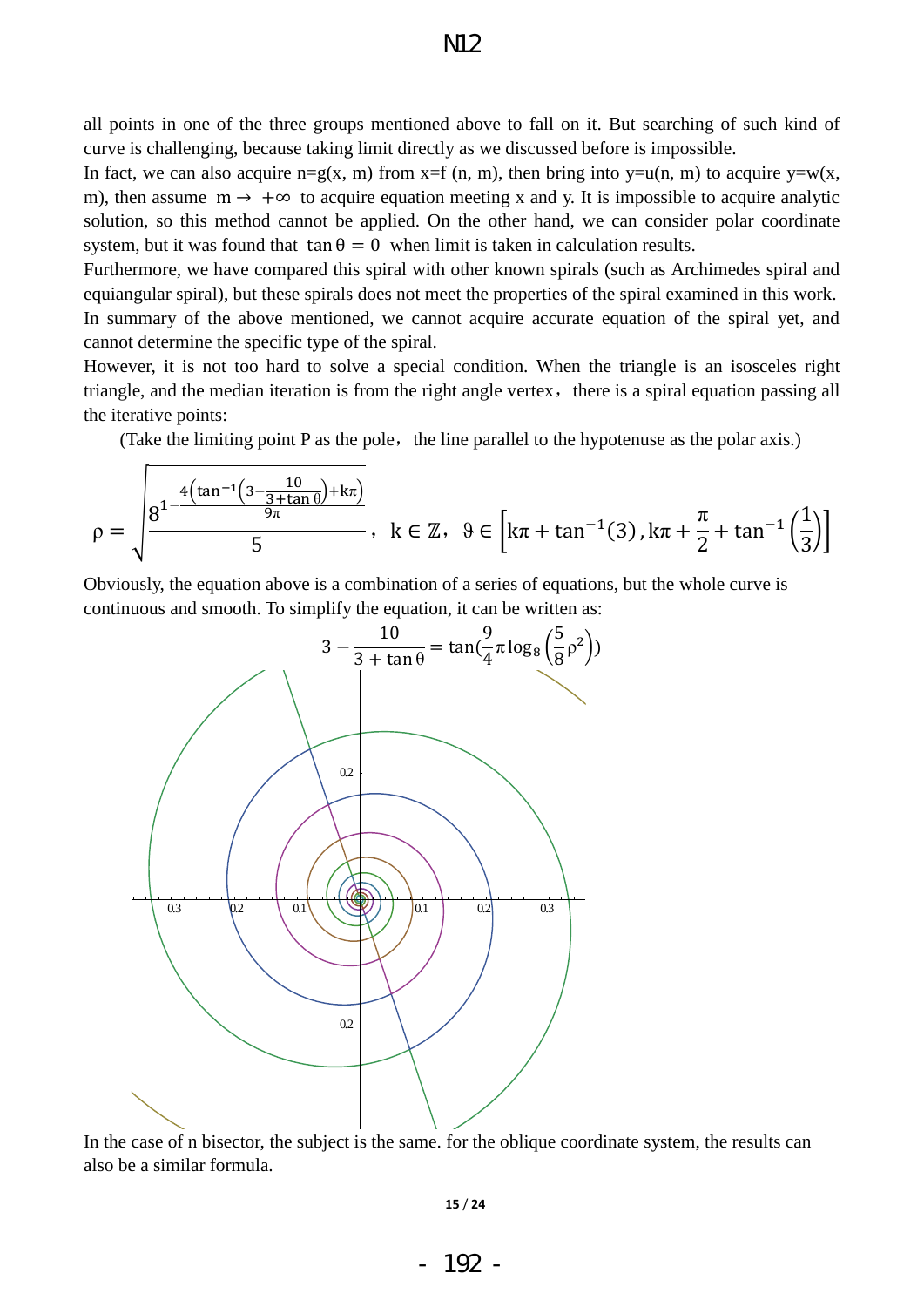This formula is obtained by changing the horizontal and vertical coordinates into triangular form, with trigonometric identities and inverse trigonometric functions n is eliminated. But for the more general case, polar coordinate method is much more complicated.

It is not hard not find that for the general equation we can get two center symmetrical spirals, which we call conjugate spirals.

Though it is not the spiral we want, it is still meaningful as a spiral passing all iterative points. (The figure is the formula obtained when k take 0-12)

#### **2.5.2 Properties of the spiral**

In summary of the above mentioned, we cannot acquire accurate equation of the spiral yet, and cannot determine the specific type of the spiral. But it is possible to get several properties of the broken line which is close to the spiral as follows:

(1) Where the iterative triangle is acute triangle, for each group of points, with the increase of n, decrease of  $|D_nP|$ .

This can be proved with the fact that the result of the partial derivative of n for  $|D_nP|$  is more than 0. However, a simple proof method is proposed which applies the conclusion in "alternative idea" and the induction principle.

According to the following lemma:

The median of acute triangle is longer than half of its segment.

Proving of the lemma:

As in the following figure, AD in the acute triangle ABC bisects BC, what shall be proved is AD>CD only.



From pappus theorem  $AD^2 = \frac{A}{A}$  $rac{100}{2}$  –

The triangle ABC is acute triangle  $\iff$  AB<sup>2</sup> + BC<sup>2</sup> > AC<sup>2</sup> Bring into the above formula to get:  $AD^2 = \frac{A}{A}$  $\frac{+BC^2}{2} - CD^2 > \frac{4}{3}$  $\frac{1}{2}$  –

That is: AD>CD



- 193 -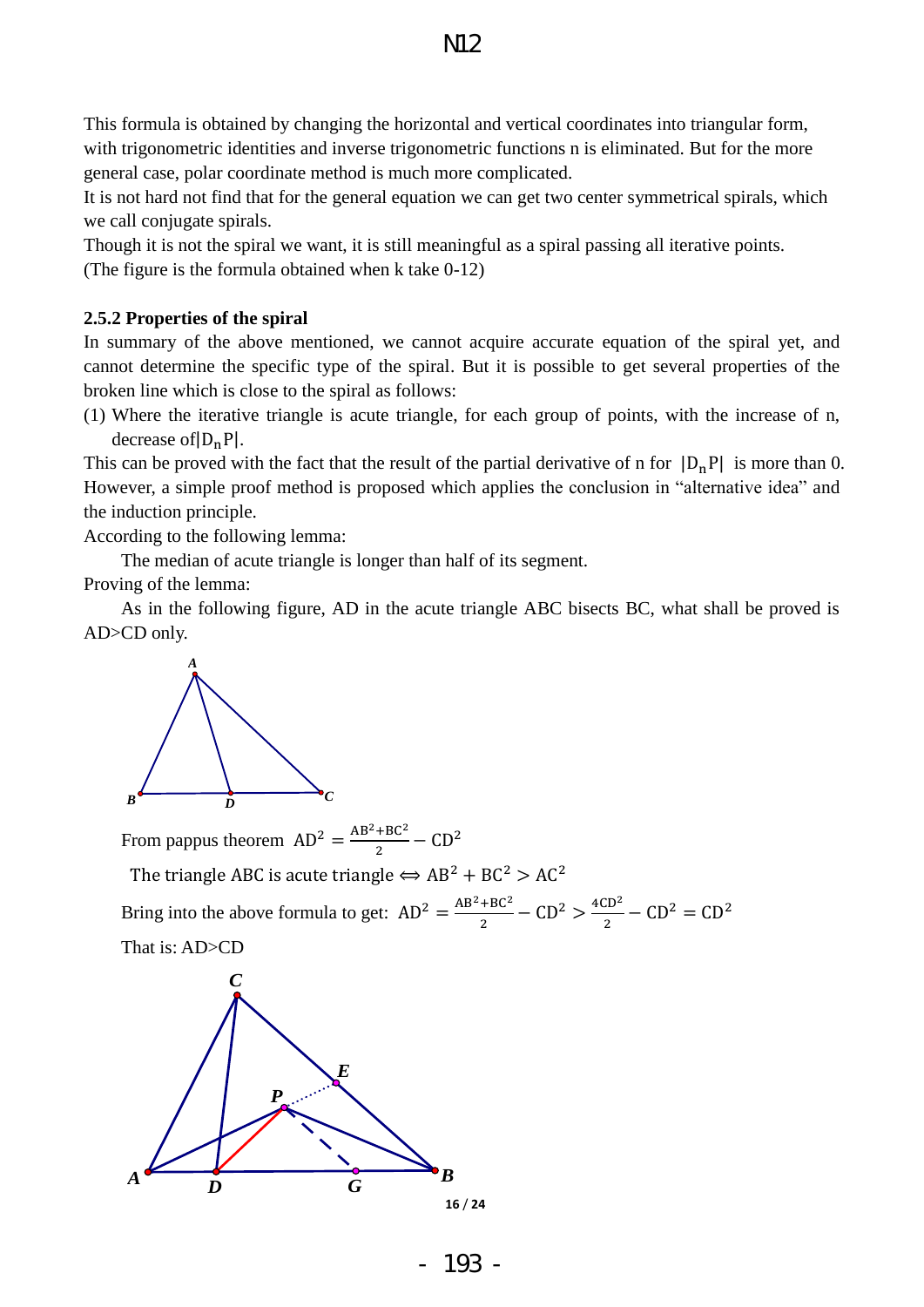## N12

Proof of the original problem:

As shown in the figure, triangle ABC and triangle BCD are acute triangles.

P is a limit point, A is  $D_n$ , D is  $D_{n+1}$ , according to the raised problem, what shall be proved is AP>DP only in the figure.

∵P∈ $\Delta_{\text{BCD}}$ , P is on AE, which is serve as the median of the triangle constantly.

 $\therefore$ DP $\leq$ max {AP, PG} $\leq$ AP

By using the induction principle, the original proposition is proved to be true.

It is noteworthy that the condition in property I is sufficient but not necessary.

(2) Spiral cuts the original triangle into three parts, set their areas as  $S_1$ ,  $S_2$  and  $S_3$ , respectively. The original triangle area is set as S.

Then values of  $\frac{S}{\sqrt{S}}$  $\frac{S_1}{S}$ ,  $\frac{S}{S}$  $\frac{S_2}{S}$  and  $\frac{S}{S}$  $\frac{a_3}{s}$  are only related to m (unrelated to the shape of triangle) And  $S_1$ ,  $S_2$  and  $S_3$  are of geometric progression (this is unrelated to either m nor shape of triangle)

As for the polygonal line  $\{D_{3n+t}\}$ , we firstly consider the area enclosed by broken lines where t=1 and  $t=2$ .

$$
S_2 = S_{BDD_2} + \sum_{i=1}^{\infty} S_{D_{3i-1}D_{3i+1}D_{3i+2}}
$$

In which  $S_{BDD_2} = (1 - \phi)\phi \cdot S$ ,  $S_{D_{2i-1}D_{2i+1}D_{2i+2}} = (1 - \phi)^3$ 

$$
\therefore S_2 = \sum_{i=0}^{\infty} (1 - \phi)^{3i+1} \phi \cdot S
$$
  
And  $\because \phi \in (0,1)$ 

$$
\therefore \text{ the series converge at } \frac{(1-\phi)\phi \cdot S}{1-(1-\phi)^3} = \frac{(\phi-1)S}{\phi^2 + 3\phi - 3}
$$

Similarly, we can get:  $S_1 = \frac{S}{r^2}$  $\frac{S}{-\phi^2 - 3\phi + 3}$ ,  $S_3 = \frac{(\phi - 1)^2}{-\phi^2 - 3\phi}$  $-\phi^2$ 

Obviously,

$$
\frac{S_1}{S} = \frac{1}{-\phi^2 - 3\phi + 3}, \frac{S_2}{S} = \frac{(\phi - 1)}{\phi^2 + 3\phi - 3}, \frac{S_3}{S} = \frac{(\phi - 1)^2 S}{-\phi^2 - 3\phi + 3}
$$
  
And  $S_1 \cdot S_3 = S_2^2$ 

That is, S1, S2 and S3 form geometric relationship.

At the extreme situation, the effect of polygonal line is identical with the spiral, and it can be concluded that: spiral will divide triangle into three equivalent parts.

And at more ordinary situation, if we let increment between spiral and polygonal line equivalent, the above mentioned conclusion is still true. (This property provides another feature for the spiral.)

(3) About the length of the broken lines

Similar to (2), we can take limit from polygonal line, but the function we get is so complicated that it is difficult for us to determine convergence and divergence of its series.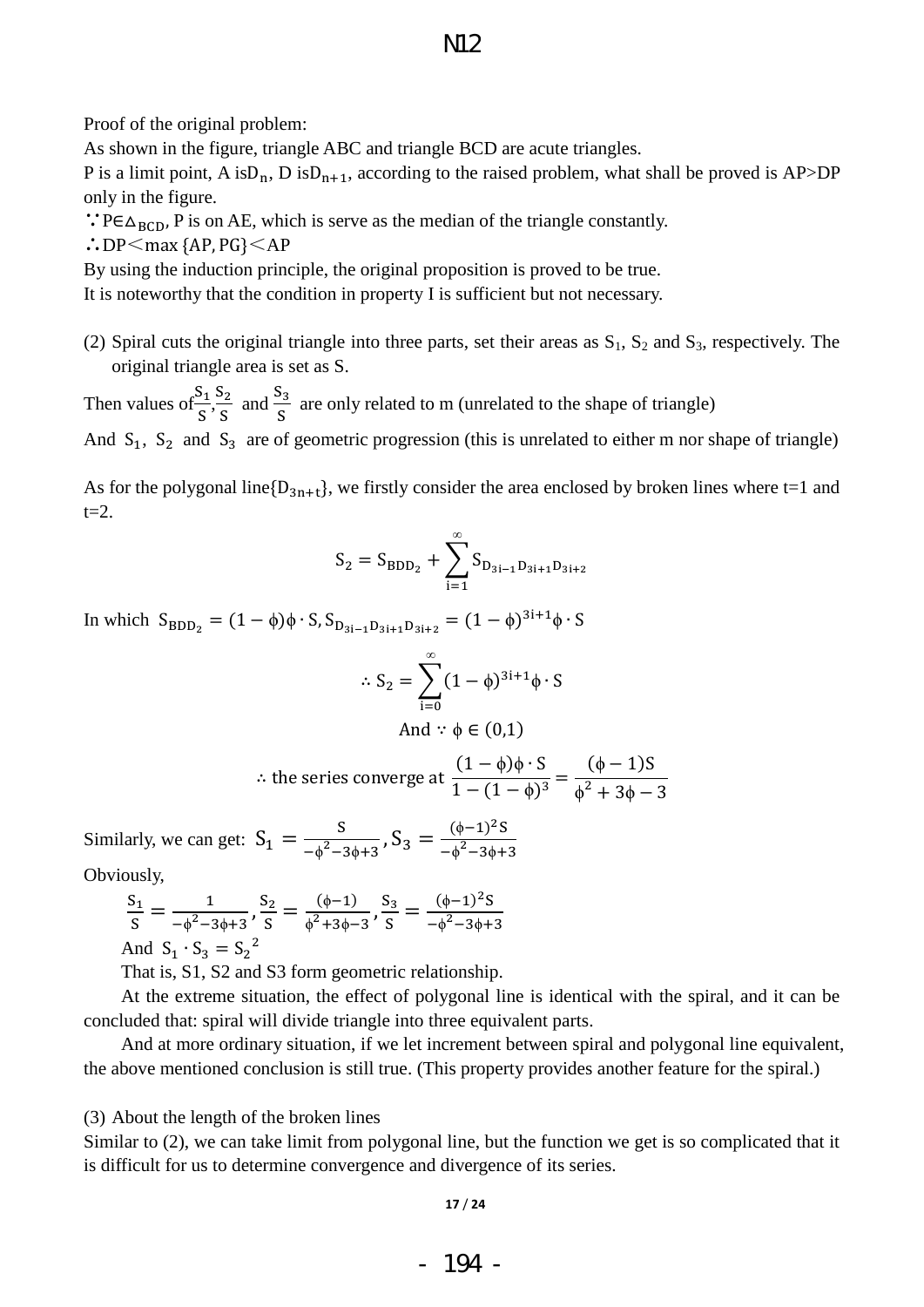If we assume  $|D_{p-1}D_p| = L_p$ 

Then Stewart law gives recursion  $L_{n+3}^{2} = \phi L_{n+2}^{2} + (1 - \phi)^{3} L_{n}^{2} - \phi (1 - \phi) L_{n+1}^{2}$ It is possible to determine  $L_n$ , but we could not get the process the series so far, therefore, the length of the spiral needs to be further studied (see specific value as per attachment).

(As verified,  $\sum L_p^2$  converges at  $\frac{(1-\phi)^2 L_1^2 + (1-\phi)L_2^2 + L_3^2}{(1-\phi)^2 L_1^2}$  $\frac{(1-(1-\phi)L_2^2+L_3^2)}{(1-\phi)^2\phi}$ , but  $\sum L_p^2 < \sum L_p$ )

However, it can be proved that the length of the spiral passing all iterative points is convergent.

$$
I_{k} = \int_{-\tan^{-1}(3)}^{\pi - \tan^{-1}(3)} \sqrt{\rho^{2} + \left(\frac{\partial \rho}{\partial \theta}\right)^{2}} d\theta = \frac{(\sqrt{2^{\frac{1}{3}(5-4k)} - \sqrt{2^{\frac{1}{3}-\frac{4k}{3}}}})\sqrt{5(9\pi^{2} + 4\text{Log}[2]^{2})}}{\text{Log}[32]}
$$

$$
I = \sum_{k=1}^{\infty} \frac{(\sqrt{2^{\frac{1}{3}(5-4k)} - \sqrt{2^{\frac{1-4k}{3}}}})\sqrt{5(9\pi^{2} + 4\text{Log}[2]^{2})}}{\text{Log}[32]} = \frac{2^{1/6}\sqrt{5(9\pi^{2} + 4\text{Log}[2]^{2})}}{\text{Log}[32]}
$$

## **3. Further Extension**

Further extension of the iteration problems has been also performed and the results can be summarized as follows:

## **3.1 Extension on perpendicular line direction**

**Problem 4:**For a triangle ABC, passing a vertex point A to make the perpendicular line  $AD_1$  of  $\triangle ABC$ , then passing point  $D_1$ , make the perpendicular line  $D_1D_2$  of  $\triangle ACD_1$ ,...... passing point  $D_n$ make the perpendicular line  $D_nD_{n+1}$  of  $\Delta D_{n-2}D_{n-1}D_n$  ...... etc. If there is a point P that meets the condition of  $\lim_{n\to\infty}D_n = P$ ? If there is, what is the position of the point P in the triangle?

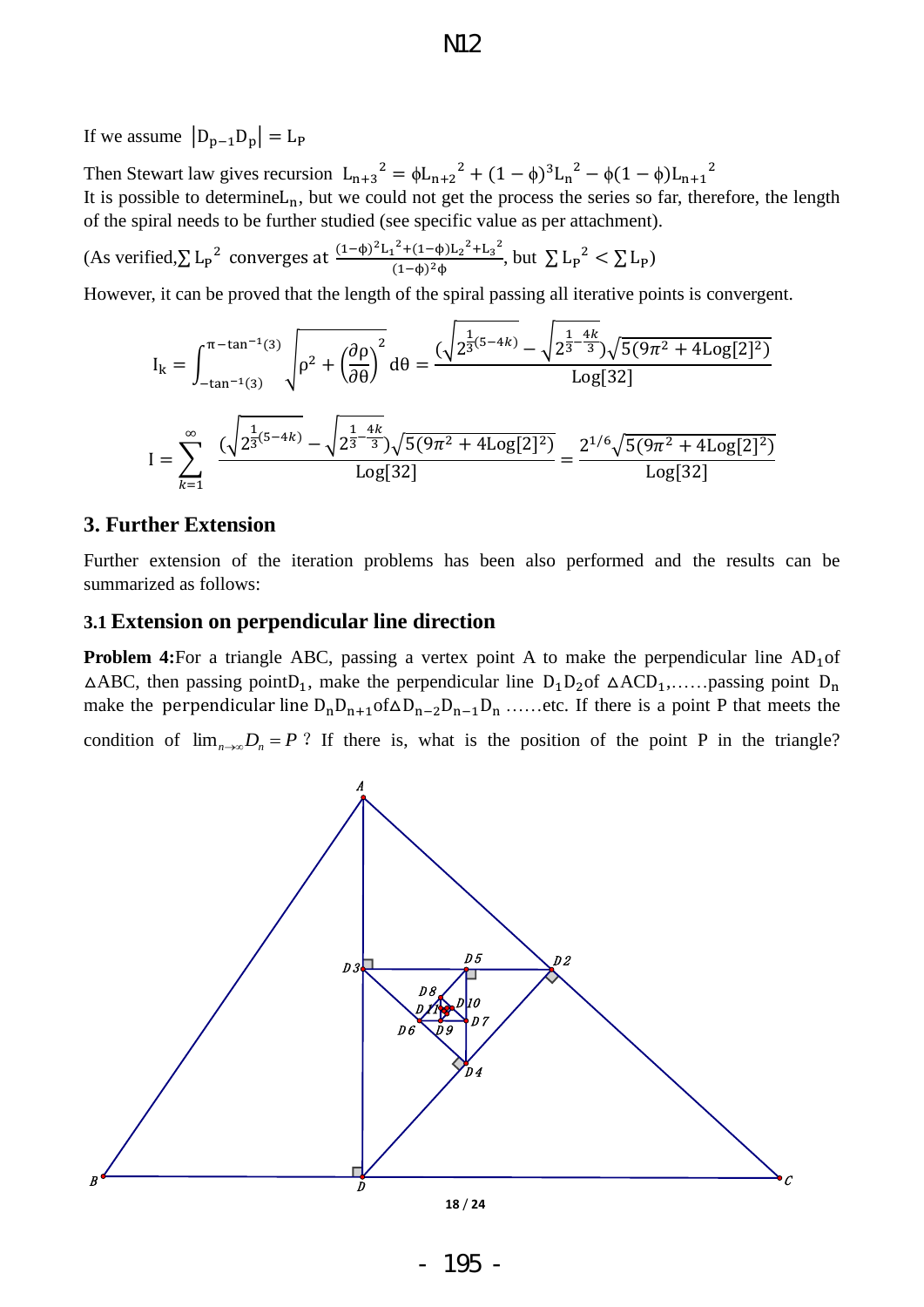(The proof of the existence of point P is similar to that in Problem 2, which is not shown here) Establish Cartesian coordinate system by taking D as the origin point,

Let X(C)=a, X(A)=h,  $\angle C = \alpha$ ,  $k = \sin^2 \alpha$ ,  $DD_2 = d$ k A Ā  $\overline{s}$  $=$ A A A A  $\mathbf{D}$  $\mathbf{D}$  $=$  $\mathbf{D}$  $\frac{Z_2 Z_3}{D_3 D_2} = \dots$  $=$ D D  $=$ D  $\mathbf{D}$  $\overline{(}$ Let  $b_n = Y(D_{2n})$  (neN<sub>+</sub>),  $b_1 = (1 - k)h$ ,  $b_2 = (1 - k)^2$ We get:  $b_{2m+1} = k \cdot b_{2m-1} + (1 - k)b_{2m} b_{2m} = k \cdot b_{2m-3} + (1 - k)b_{2m-1}$ If we assume  $sub$  – series  ${c_n}$ :  $c_n = b_{2n-1}$  of  ${b_n}$ Then we get  $c_1 = (1 - k)h$ ,  $c_2 = k(1 - k)h + (1 - k)^3$ And  $c_{n+1} = b_{2n+1} = k \cdot b_{2n-1} + (1 - k)b_{2n}$  $= k \cdot b_{2n-1} + (1 - k)[k \cdot b_{2n-3} + (1 - k)b_{2n-1}]$  $= k(1 - k)c_{n-2} + (k^2)$ 

As per difference equation, it can be worked out that:

$$
c_n = -\frac{h(-1+k)(-1+((-1+k)k)^n)}{-1-k+k^2}
$$

And  $\therefore$  k = sin<sup>2</sup>  $\alpha \in (0,1), (-1+k)k \in \left(-\frac{1}{4}, \frac{1}{2}\right)$ 

$$
\therefore \lim_{n \to \infty} c_n = \lim_{n \to \infty} \frac{h(1 - k)(-1 + ((-1 + k)k)^n)}{-1 - k + k^2} = \frac{h(1 - k)(-1 + \lim_{n \to \infty} [((-1 + k)k)^n])}{-1 - k + k^2}
$$

$$
= \frac{h(1 - k)}{1 + k - k^2}
$$

In iterated triangle  $AD_1D_2$ ,  $\angle C = \frac{\pi}{3}$  $\frac{11}{2}$  –

Then the distance from point P to AC

$$
d_{P-AC} = \frac{d(1-k')}{1+k'-{k'}^2} = \frac{dk}{1+k-k^2},
$$

And consequently, the projection of P to  $\overrightarrow{DC}$  is

$$
\left(\left(1 - \frac{d_{P-AC}}{d}\right) - \frac{1-k}{1+k-k^2}\right)a = \frac{k(1-k)a}{1+k-k^2}.
$$

In summary, we can get the position of point P:

$$
\overrightarrow{DP} = \frac{k - k^2}{1 + k - k^2} \overrightarrow{DC} + \frac{1 - k}{1 + k - k^2} \overrightarrow{DA}
$$
, In which  $k = \sin^2 \angle C$ 

It is easy to see that if directly applied vector method is not possible, it is because of the condition unable to meet the premise, the linear relationship. But we can separate the iteration to use the vector method. The conclusion is the same as the above.

#### **19** / **24**

## - 196 -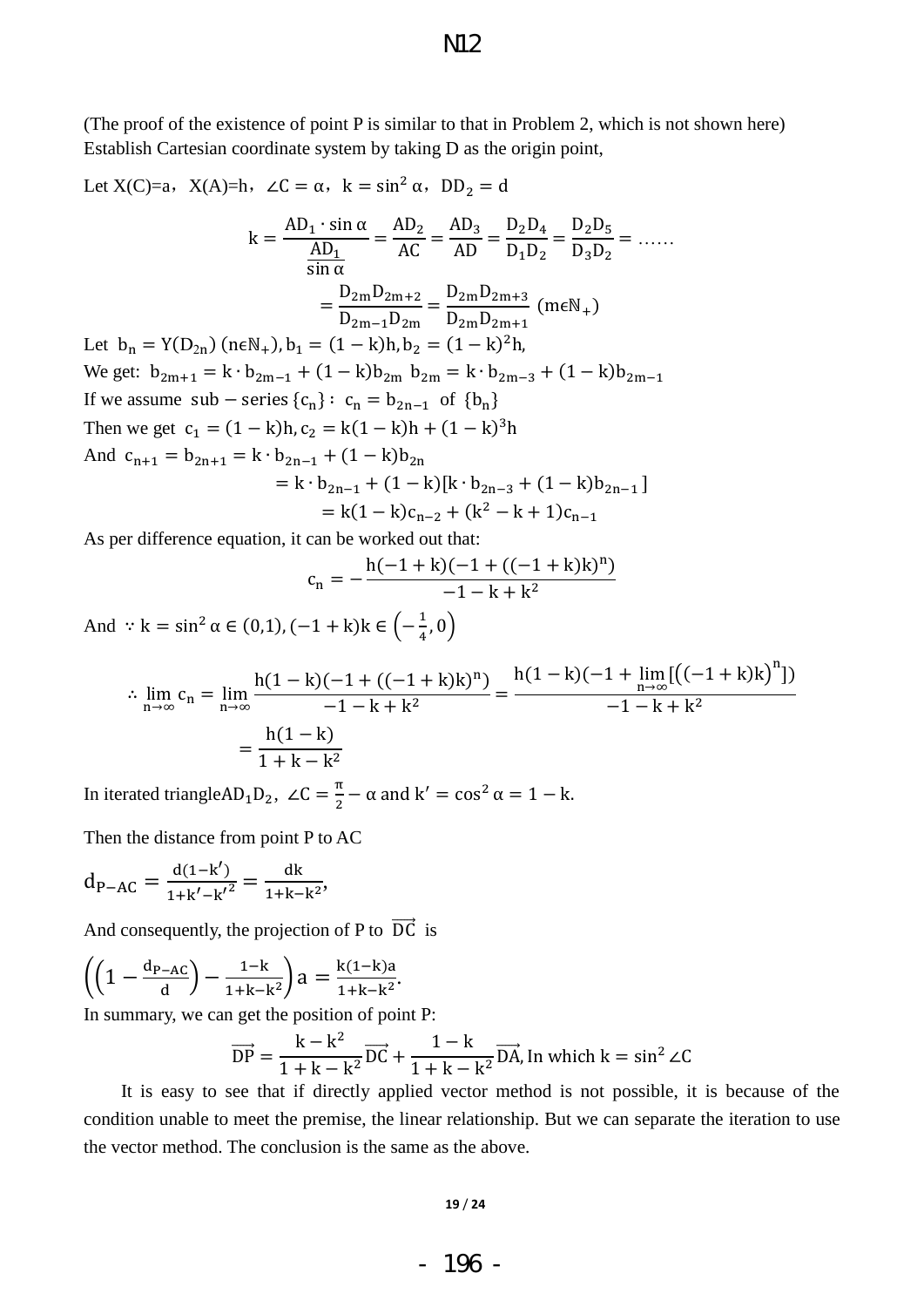#### **3.2 Extension in convex polygon**

**Problem5:**Take one point  $A_1$  of convex polygon  $A_1A_2$  ...  $A_M$  and connect it with midpoint  $B_1$  of line  $A_2A_3$ , then connect point B<sub>1</sub> with midpoint B<sub>2</sub> of line  $A_3A_4$ ......connect point B<sub>M-1</sub> with midpoint  $B_M$  of line  $A_1B_1$ ......(repeat sequentially)...... If there is a point P that meets the condition of  $\lim_{n\to\infty}D_n = P$ ? If there is, what is the position of the point P in the triangle? (Similarly, it is allowed to generalize the above contents in polygon)



If the above coordinate method can still be adopted for solving the problems of polygon, then n-polygon requires resolving  $N<sup>th</sup>$  algebraic equation. However, similar to the method for solving the Problem 2, we can also utilize iterative principle and undetermined coefficients to work out the coordinates of the limit points.

#### **3.2.1 Lemma**:

For the point K of a convex polygon  $A_1A_2$ ...  $A_n$ , there is a group of non-negative real numbers

$$
\{\alpha_1, \alpha_2, \dots, \alpha_n\}
$$
, where  $\sum_{k=1}^n \alpha_k = 1$ , then  $\sum_{k=1}^n \alpha_k \overrightarrow{KA_k} = \overrightarrow{0}$ .

Proof of lemma:

If  $n=3$ 



As shown in the above figure,  $\exists m, n \in \mathbb{R}^+$ ,  $\overline{B}$ And ∵D,K,C are collinear,

**20** / **24**

- 197 -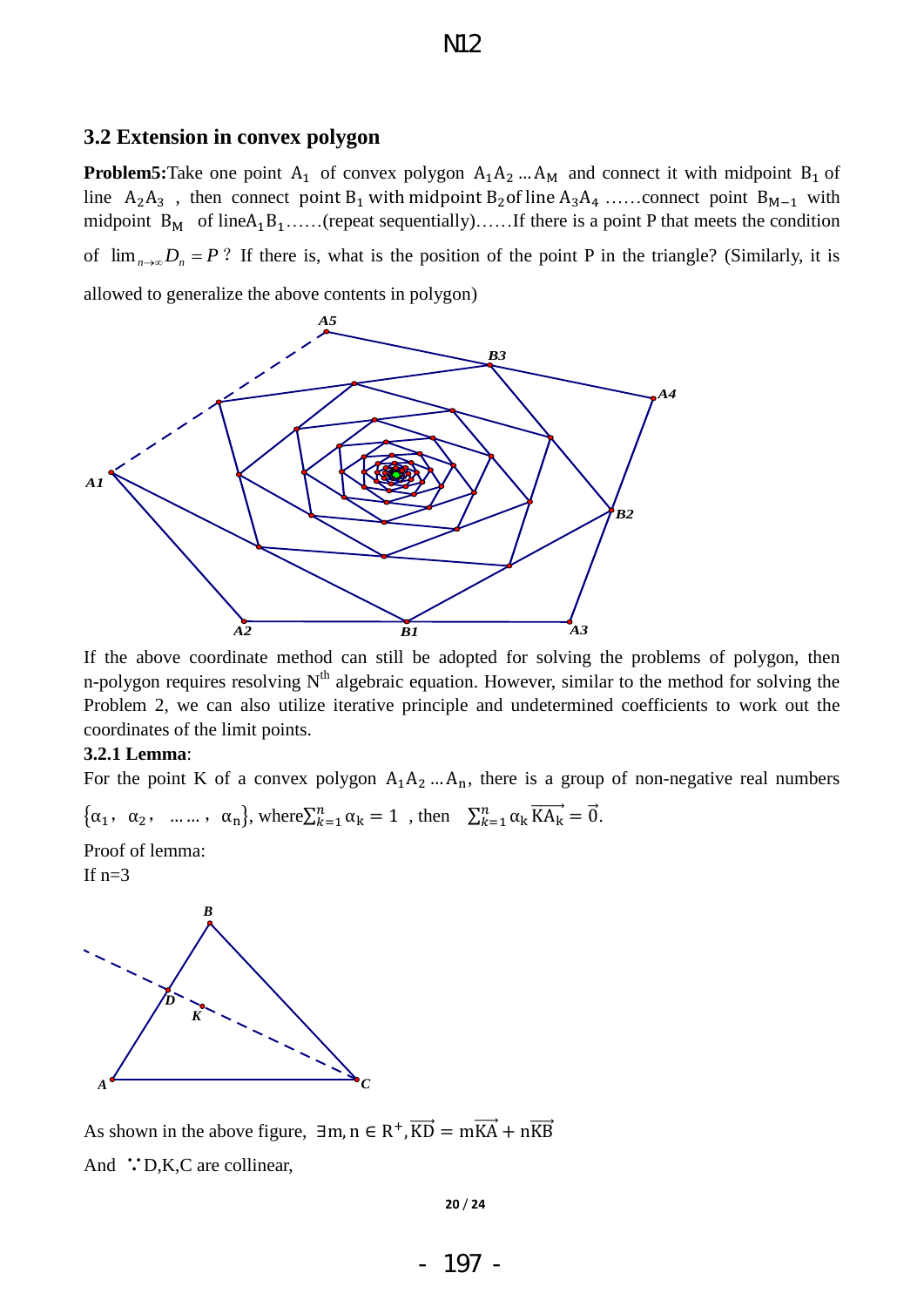$$
\mathrm{M}2
$$

$$
\therefore \exists p, q \in R^+, \vec{0} = p\overrightarrow{KD} + q\overrightarrow{KC} = p(m\overrightarrow{KA} + n\overrightarrow{KB}) + q\overrightarrow{KC} = pm\overrightarrow{KA} + pn\overrightarrow{KB} + q\overrightarrow{KC}
$$

Where  $pm + pn + q = 1$ 

In the case that the K is on triangle side, it is still true.

If  $n>3$ , it is surely that, K is inside at least one triangle which takes three vertexes on the polygon, it is known from the above that:

$$
\exists a, b, c \in \mathbb{R}^+, a\overrightarrow{KB} + b\overrightarrow{KB} + c\overrightarrow{KG} = \overrightarrow{0}, and a + b + c = 1
$$

Take the coefficient of the other vectors as 0, then a group of non-negative real

numbers  $\{\alpha_1, \alpha_2, \dots, \alpha_n\}$  can be obtained, where  $\sum_{k=1}^n \alpha_k = 1$ , then  $\sum_{k=1}^n \alpha_k \overrightarrow{KA_k} = \overrightarrow{0}$ .



In fact, similar to the discussions of vector method in triangles, one can prove the invariance of the coefficients in above Lemma under iterations. Thus, we could call it **Linear Iteration Principle In Polygon.**

#### **3.2.2 Answer of original problem:**

Take  $O(0, 0)$  as the original point to establish the coordinate system, And suppose  $A_n$  coordinate is  $(p_n, q_n)$ ,  $P(X, Y)$ ,  $B_n(r_n, t_n)$ From the lemma, we suppose

$$
\overrightarrow{OP} = \sum_{m=1}^{M} \alpha_m \overrightarrow{OA_m}
$$

From the induction principle, there is

$$
\overrightarrow{OP} = \alpha_1 \overrightarrow{OB_1} + \alpha_2 \overrightarrow{OA_3} + \dots + \alpha_{M-1} \overrightarrow{OA_n} + \alpha_M \overrightarrow{OA_1}
$$

$$
\overrightarrow{OP} = \alpha_1 \overrightarrow{OB_2} + \alpha_2 \overrightarrow{OA_4} + \dots + \alpha_{M-2} \overrightarrow{OA_n} + \alpha_{M-1} \overrightarrow{OA_1} + \alpha_M \overrightarrow{OB_1}
$$

$$
\dots
$$

$$
\overrightarrow{OP} = \alpha_1 \overrightarrow{OB_{M-2}} + \alpha_2 \overrightarrow{OA_M} + \alpha_3 \overrightarrow{OA_1} + \alpha_4 \overrightarrow{OB_1} + \dots + \alpha_M \overrightarrow{OB_{M-3}}
$$

Then, there is equation set:

$$
\begin{bmatrix} p_1 & \cdots & p_n \\ \vdots & \ddots & \vdots \\ r_{M-2} & \cdots & r_{M-3} \end{bmatrix} \begin{bmatrix} \alpha_1 \\ \dots \\ \alpha_M \end{bmatrix} = \begin{bmatrix} X \\ \dots \\ X \end{bmatrix}
$$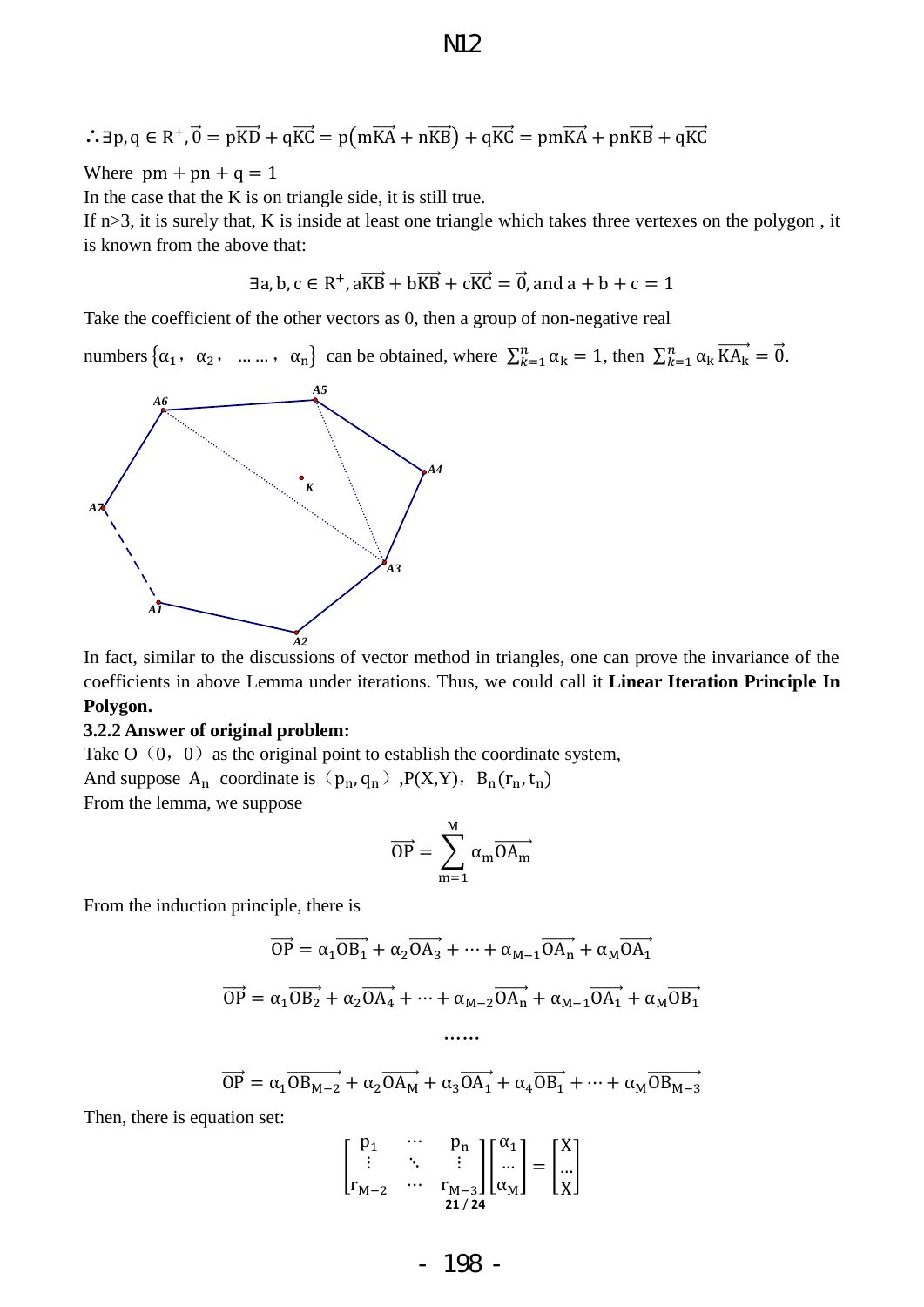$$
\rm N\!12
$$

$$
\begin{bmatrix} q_1 & \cdots & q_n \\ \vdots & \ddots & \vdots \\ t_{M-2} & \cdots & t_{M-3} \end{bmatrix} \begin{bmatrix} \alpha_1 \\ \dots \\ \alpha_M \end{bmatrix} = \begin{bmatrix} Y \\ \dots \\ Y \end{bmatrix}
$$

Combines  $\sum_{k=1}^{n}$ 

By Cramer's Rule $\{\alpha_1, \alpha_2, \dots, \alpha_n\}$  can be worked out, then point P position can be established. In fact, we could obtain more equations. However, it is unnecessary to list all equations for reasons as follows. For  $p, n \in \mathbb{N}_+$ , we have

$$
\sum_{p=t}^{t+M-1} \alpha_{p-t+1} \overrightarrow{OB_{nM+p}} = \sum_{p=t}^{t+M-1} \alpha_{p-t+1} \cdot \overrightarrow{\dfrac{OB_{(n-1)M+p}}{2}}} \nonumber \\ = \frac{1}{2} \sum_{p=t}^{t+M-1} \alpha_{p-t+1} \cdot \overrightarrow{OB_{(n-1)M+p}} + \frac{1}{2} \sum_{p=t}^{t+M-1} \alpha_{p-t+1} \cdot \overrightarrow{OB_{(n-1)M+p+1}} = \frac{X}{2} + \frac{X}{2} = X
$$

Then, by the Inductive Principle, the remaining equations are linearly dependent on the equations listed.

As for more general conditions, taking m points of equal parts only changes the coordinate of  $B_n$ . Because the limited numbers of points for coordinates is available in the method mentioned above, its process for the solution of the problem is easy.

#### **3.2.3 A derived conclusion**

Wonderful results for polygon could be derived.

From analysis of problem 1, it is known that the limit point positions are different if the initial iteration is started from the different fixing points. Suppose that it is  $P_n$ , the graph formed with  $P_n$ would have the same gravity center with the original polygon.

Proof of the above assumption:

It is known that  $\sum_{k=1}^{M} \alpha_k \bar{I}$ 

As for different P superposition, there is

$$
\sum_{r=1}^{M} \sum_{k=1}^{M} \alpha_{k} \overline{P_{r} A_{k+r-1mod(M)}} = \sum_{k=1}^{n} \left( \alpha_{k} \sum_{r=1}^{M} \overline{P_{r} A_{k+r-1mod(M)}} \right) = \vec{0}
$$
  

$$
\therefore \sum_{r=1}^{M} \overline{P_{r} A_{k+r-1mod(M)}} = \sum_{r=1}^{M} \overline{P_{r} A_{k+r-1mod(M)}} + \sum_{r=1}^{M} \overline{A_{k+r-1mod(M)} A_{k+r+1-1mod(M)}}
$$
  

$$
= \sum_{r=1}^{M} \overline{P_{r} A_{k+r+1-1mod(M)}} = \dots = \sum_{r=1}^{M} \overline{P_{r} A_{r}}
$$

And  $\therefore \alpha_k$  is not always 0

$$
\therefore \sum_{r=1}^{M} \overrightarrow{P_{r}A_{k+r-1 \text{mod}(M)}} = \sum_{r=1}^{M} \overrightarrow{P_{r}A_{r}} = \overrightarrow{0}
$$

Suppose the gravity center of the original polygon is O, and the gravity center of the graph formed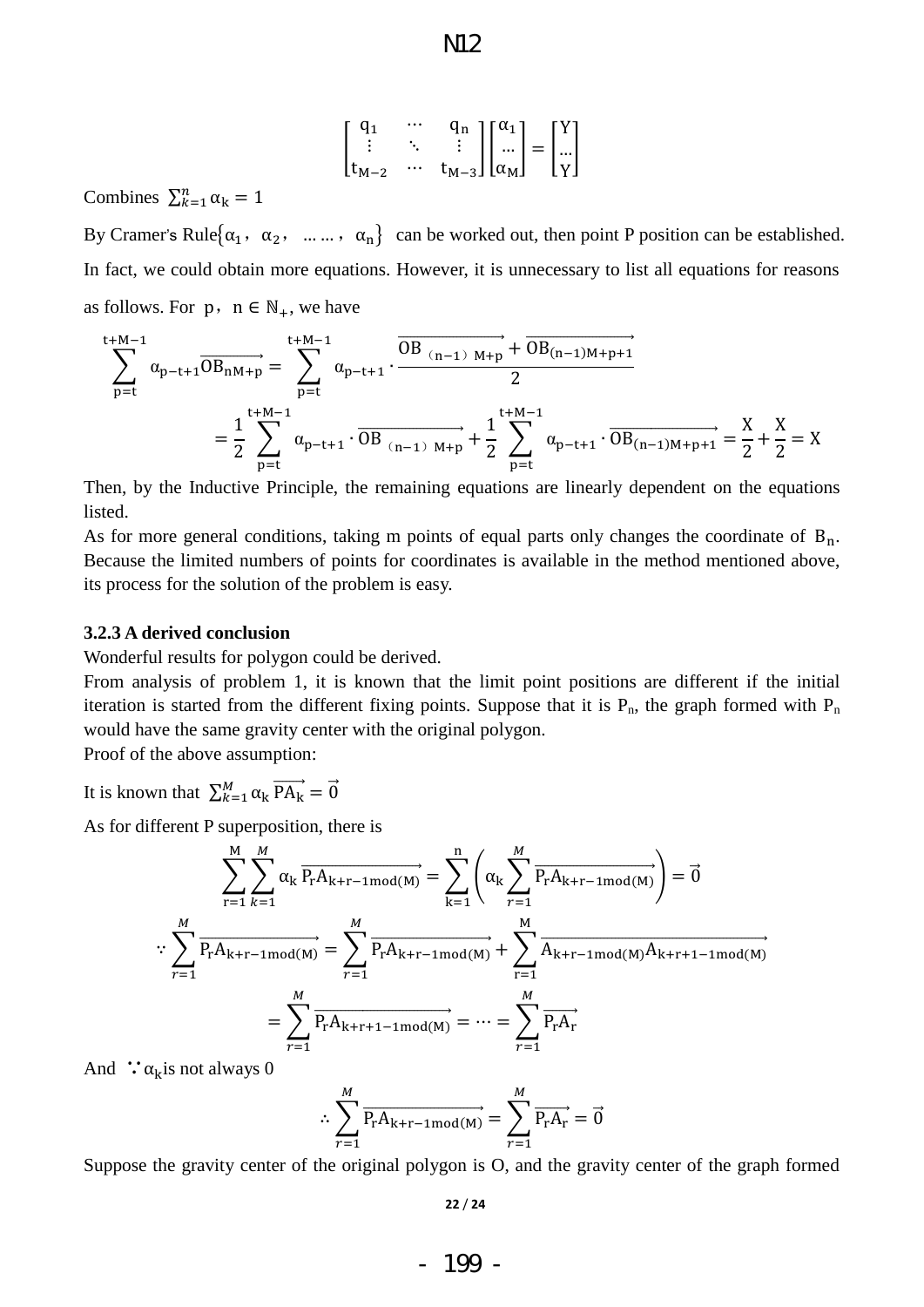with  $P_n$  is O' [3] Then

$$
\sum_{k=1}^{M} \overrightarrow{OA_k} = \overrightarrow{0}
$$

$$
\sum_{k=1}^{M} \overrightarrow{O'P_k} = \overrightarrow{0}
$$

Take the difference to give

$$
\vec{0} = \sum_{k=1}^{M} \overrightarrow{OA_k} - \sum_{k=1}^{M} \overrightarrow{O'P_k} = \sum_{k=1}^{M} (\overrightarrow{P_k A_k} + \overrightarrow{OO'}) = M \cdot \overrightarrow{OO'}
$$

So O and O' are coincident.

**The derived conclusion:** the graph formed with  $P_n$  has the same gravity center with the original polygon.

## **3.3 Extension to angular bisector direction**

For a triangle ABC, passing a vertex A, make  $\triangle$ ABC angular bisector AD<sub>1</sub>; then passing D<sub>1</sub>, make  $\triangle ACD_1$  angular bisector  $D_1D_2$ ; passing  $D_2$ , make  $\triangle AD_1D_2$  angular bisector  $D_2D_3$ ...... passing point  $D_n$ , make  $\Delta D_{n-2}D_{n-1}D_n$  angular bisector  $D_nD_{n+1}$ ...... If there is a point P hat meets the condition of  $\lim_{n\to\infty} D_n = P$ ? If there is, what is the position of the point P in the triangle?

(Not solved yet)

It can be concluded at present that: similar to the above contents, firstly we establish coordinate system by taking  $D_1$  as the original point, and let DC=1,  $x_n = x(D_n)$ Then

$$
x_n = \frac{x_{n-3}a_{n-2} + x_{n-2}b_{n-1}}{a_{n-2} + b_{n-1}}
$$

In which  $a_n$  and  $b_n$  are determined as per the following recursion: (In which preceding finite term of  $\{a_n\}$  and  $\{b_n\}$  can be resolved)

$$
a_n = a_{n-1} \cdot \sqrt{a_{n-2}b_{n-1} \cdot \left(1 - \frac{1}{(a_{n-2} + b_{n-1})^2}\right)}
$$

$$
b_n = \frac{a_{n-2}a_{n-1}}{a_{n-2} + b_{n-1}}
$$

The major difficulty of this problem is that the iterated formulas are not linear. So we cannot use the vector method and complexity of the nonlinear iterated formulas is too large.